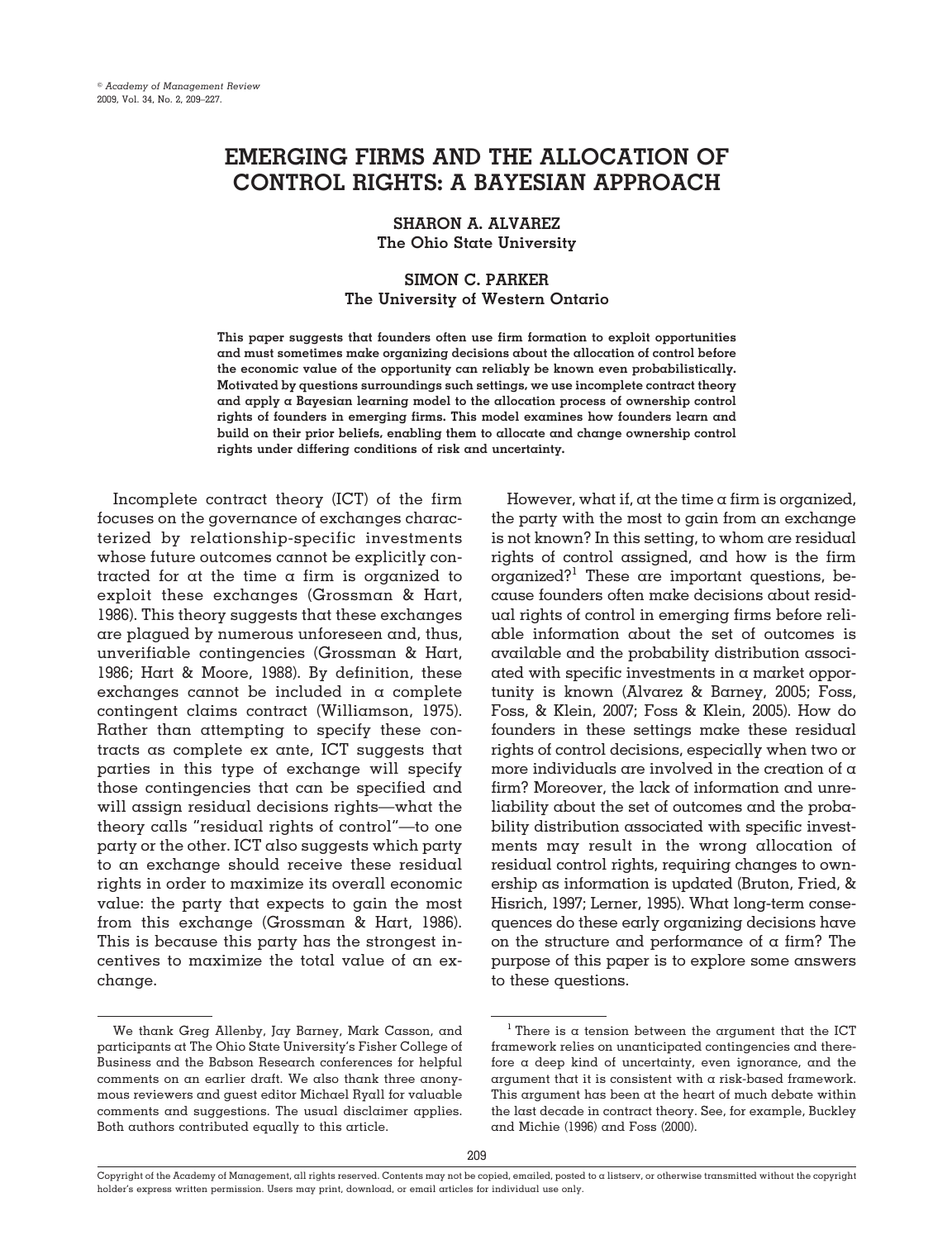Cyert and DeGroot (1987) suggest that Bayesian learning models may help scholars explore decision making under conditions of uncertainty. Using Bayesian learning models, here we examine how the prior beliefs of entrepreneurs can cause important differences in ownership structure early in the evolution of an entrepreneurial firm. Bayesian models recognize that decision makers often have imperfect information concerning some important aspect of their decision-making settings, about which they form (possibly incorrect) subjective beliefs. In this approach agents are said to be subjectively rational when they behave in ways that are consistent both with what is known about their decision-making setting and with their beliefs about that setting. This does not suggest that agents have correct beliefs about the setting in which they are making decisions, nor does it suggest that their beliefs will be correct after incorporating new information. The assumption of subjective rationality coupled with Bayesian learning makes it possible to examine the implications of how agents update their beliefs, regardless of what those beliefs were initially. These models explain how decisions are made on the basis of these prior beliefs, how beliefs are updated to incorporate new information, and how decisions are modified when beliefs change.

We begin the article by outlining  $\alpha$  basic model of the productivity of  $\alpha$  new firm started by two founders. We then explain Bayesian learning within the context of a model of the founders' data and beliefs, which evolve as the founders learn. The section that follows defines conditions of "risk" and "uncertainty" and derives results about the evolving firm structure and allocation of ownership rights under each of these conditions. A common feature of new ventures is that they are often started by more than one founder and the initial organizational structure of shared control is often replaced as one founder emerges as the sole controller of the venture (Kauffman Center for Entrepreneurial Leadership, 1999). Another feature of new ventures is that control can shift several times between the founders.<sup>2</sup>

In the final section we discuss implications of this research for the field of entrepreneurship, along with some specific directions for future research. We conclude with a discussion about the potential wider applicability of Bayesian modeling in management and organizational research more generally.

## **A BASIC PRODUCTIVITY MODEL**

The model begins with the two founders, A and B, each investing their time and human capital in a new venture.<sup>3</sup> During the formation process, each founder experiences a separate event in each period, which both helps the founder learn about the likelihood of future events and shapes the founder's productivity.

We define an event here as experiential knowledge obtained from trading and interacting in the marketplace. Events are interactions with the environment from which founders are able to obtain information, know-how, and feedback for their tasks. Such events are potential sources of learning as each founder experiences market feedback about the product, service, competitors, industry, market, or customers (Argote, 1999; Argote, Beckman, & Epple, 1990). Each founder obtains one event datum per period. Both founders start at time 0. Let  $t = 1, 2, \ldots$ denote the integer number of discrete subsequent periods during the founding process. A's datum at time  $t$  is denoted by  $\mathsf{x}_t$ , and  $\mathsf{B}'\mathsf{s}$  is denoted by *yt* . These data are random draws from a common distribution. This construct reflects the stochastic nature of the market environment in which the new firm is emerging.<sup>4</sup>

#### **The Value of Events**

The founders individually experience one event during each and every time period. These

 $^2$  An example is Sun Microsystems, which was founded by three entrepreneurs; within three years, one of the entrepreneurs, Vinod Khosla, had left the firm. And consider Wil Shipley, one of the founders of The Omni Group, who left after numerous conflicts with the other founders. Shipley then cofounded and launched a new Seattle-based firm,

Delicious Monster, with cofounder Mike Matas. Matas quit after just one year, leaving Shipley as the sole controller.

<sup>&</sup>lt;sup>3</sup> All of the results in this paper generalize naturally to more than two founders. We stick with the case of two founders for expositional simplicity.

<sup>&</sup>lt;sup>4</sup> A common distribution can be justified on the grounds that the founders are located in the same business and so face random realizations drawn from a common environment. However, because even in a common environment not everyone experiences exactly the same thing at exactly the same time, founders receive different *specific* draws in any period.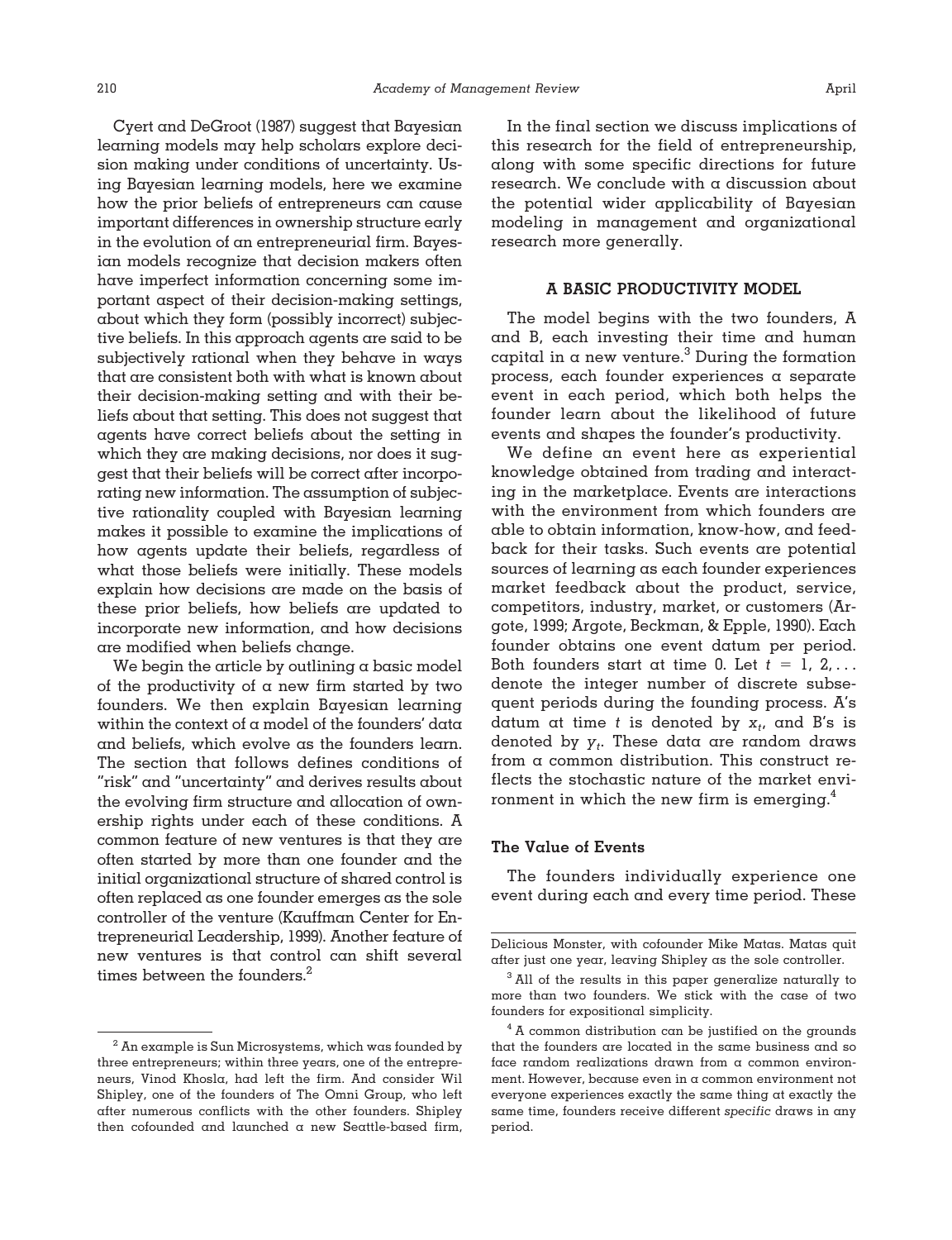events confer two benefits. Regardless of which founder experiences the event, that event enables *both* founders to learn and update their prior beliefs. However, the founder who experiences the event reaps a productivity gain by virtue of the experience itself (Argote, 1999; Cyert & March, 1992; Huber, 1991). While the other founder can freely observe the value of the event and benefits from the event by updating prior beliefs (Kalnins, Swaminathan, & Mitchell, 2006), this founder will not reap the productivity benefits because the founder did not personally experience the event (Dosi, Nelson, & Winter, 2000).

Thus, if founder  $A$  experiences  $x_t$  and founder B experiences  $y_t$  at time  $t$ , both A and B will update their prior beliefs with the same information  $(x_t, y_t)$ , while only  $A$  will gain productively from  $x_t$  and only B will gain productively from  $y_t$ .

Denote A's productive capability at time *t* by  $\theta_A(t)$ , and denote B's by  $\theta_B(t)$ . Initial abilities are denoted by  $\theta_A(0)$  and  $\theta_B(0)$ , respectively. We assume that early experiences shape founders' abilities more than later experiences. For example, in the early stages of firm formation, founders may make sequential investments of relation-specific human capital, which are costly to reverse and which also affect the productivity of later investments (Mosakowski, 1997; Wadeson, 2004). The importance of these early costly to reverse investments can be represented by a weighting scheme  $\{\varphi_t\}$ , where  $\varphi_{t+1} \leq \varphi_t \forall_i$ ;  $\varphi_1 = 1$ . Then individual founder productivity develops according to $\delta$ 

$$
\theta_A(t) = \sum_{\tau=1}^t \varphi_\tau \mathbf{x}_\tau, \ \theta_B(t) = \sum_{\tau=1}^t \varphi_\tau \mathbf{y}_\tau. \tag{1}
$$

Although individual productivity and the productivity of the firm are distinct, the productivity of the founders affects the productivity of the emerging firm (Haas, 2006; Ucbasaran, Lockett, Wright, & Westhead, 2003; Zahra, Ireland, & Hitt, 2000). In the next section we explain how individual productivity influences the productivity of the firm.

### **The Productivity of the Firm**

Here we assume that during the early-stage formation of the firm, the sequencing of events is as follows. At each point in time *t,* the firm structure can potentially change, and this change will determine how the payoffs to the two founders will be distributed in the next period, *t* - 1 (Bereby-Meyer & Roth, 2006; Kalnins et al., 2006). Once returns arrive at  $t+1$ , the firm structure can once again be changed, and the effects of this change will take place in  $t + 2$ . Thus, firm structure is not fixed but can potentially change in each period.6

The firm can be organized in two ways: either under shared control or with  $\alpha$  single controller. If control is shared, firm productivity is the average productivity of both founders, and both founders are residual claimants.7 The productivity of the firm at time *t* is therefore the random quantity  $\bar{\theta}(t) = \frac{1}{2}(\theta_A(t) + \theta_B(t))$ . We assume that this is shared equally by the two founders. Of course, an alternative contract could be proposed, making the shares dependent on the individual productivities of the founders. However, this contract could be costly to implement if individuals have incentives to inflate claims about their own contribution, entailing costly monitoring and negotiation. For simplicity, we will assume these costs are too large for either party to agree to an unequal-share statecontingent splitting rule. This also reflects realworld contracts where (at least in cases where initial investments are similar) equal splitting under shared control is the norm.

If control is not shared, we assume that the firm's total product depends only on the controller's individual productivity—that is, is given by

<sup>5</sup> Note that ability evolves stochastically; for simplicity, and to make our main points most clearly, investments of relation-specific human capital are not endogenized as choice variables.

 $6$  We implicitly assume that both founders are needed at the outset. Hence, both founders are complementary for the founding event itself (in the sense that both do best by forming one team of two rather than two separate teams). But they are not necessarily complementary thereafter. This could be, for example, because two founders are needed to acquire resources and gain legitimacy, but once those are in place, control structures can take on a variety of forms and trajectories, as we go on to demonstrate.

 $7$  While it would be straightforward to replace this setup with a weighted average, it would add nothing to the analysis, apart from introducing an arbitrary distinction between the two founders. An alternative possibility is that there are synergies between founders' abilities that can be realized under shared control (Alchian & Demsetz, 1972). We do not consider this possibility in the paper.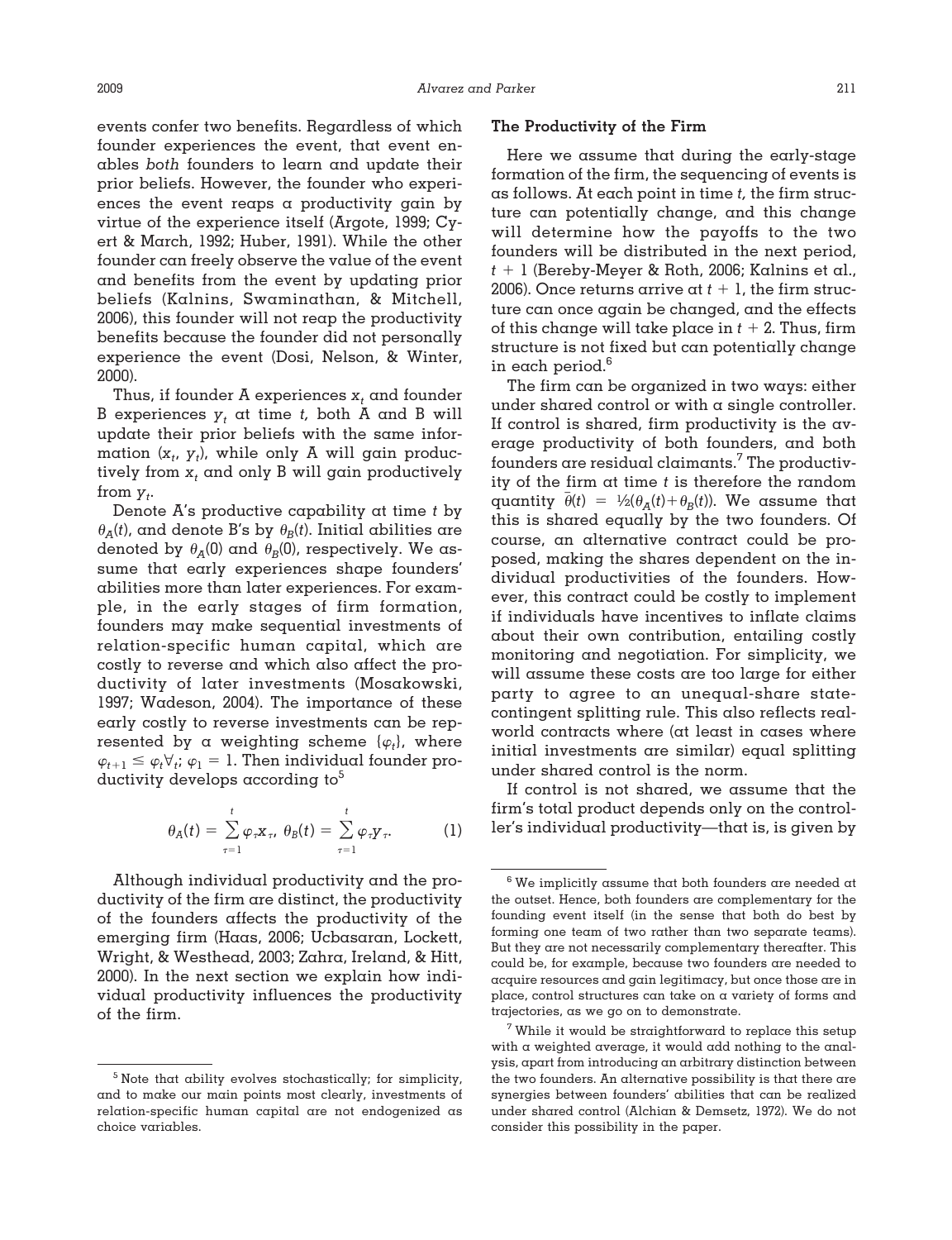$\theta_A(t)$  if A is the controller or  $\theta_B(t)$  if B is the controller and the controller is the residual claimant. The reason is that once an individual has sole control, he or she is able to leverage what he or she has learned about his or her specific investments so as to maximize the productivity of the firm and, thus, create the most value for him/herself.

#### **The Allocation of Ownership Rights**

If control is shared at time *t,* both A and B will receive  $\frac{1}{2}\theta(t)$ . However, as each founder experiences an event in time *t,* his or her expectations of potential returns at  $t + 1$  may differ. In period  $t$ ,  $E_{it}$  denotes *j's* expectations about the next period *t* - 1, where *j* is either A or B and *j* is the other. For example, *j*'s expected return un- $\det$  shared control at  $t + 1$  is  $\frac{1}{2} E_{jt}[\bar{\theta}(t + 1)]$ , while the corresponding expected return for *j* is  $\frac{1}{2}E_{j't}[\bar{\theta}(t + 1)].$ 

In cases where control is not shared, the controller is the residual claimant of ownership rights, while any noncontroller takes an agreed salary or wage. The residual claimant keeps the difference between the (random) realized total product of the firm and the other founder's salary. This could be either positive or negative, and in the case of  $\alpha$  loss, the residual claimant absorbs this loss. Both founders are assumed to obtain an ongoing exogenous private benefit, worth  $\chi \geq 0$  in monetary terms, from the very act of exercising control (Alvarez & Barney, 2005). One can think, for example, of  $\chi$  as a "vanity" bonus," which is compensation for surrendered power and status that a founder requires in return for selling his or her control rights to the other founder. The vanity bonus helps explain why a founder granted residual rights of control may be unwilling to relinquish those rights, even when it becomes apparent that someone else in the exchange should have residual rights of control and when relinquishing them would increase the value of the exchange.

The firm formation process is a complex situation where the available information and the payoffs tend to be noisy (Bereby-Meyer & Roth, 2006). Differences in information draws cause founders to have different expectations of what they will receive in the next period under both sole control and shared control. Control can change from shared to sole if it is in both founders' interests and if both agree about the benefits of changing control. Founder *j* ceding control would require compensation of at least the amount he or she would expect to receive under shared control, plus compensation for loss of control. This is represented by  $[\frac{1}{2}E_{j't}(\bar{\theta}(t+1)) +$  $\chi$ ], where  $\frac{1}{2}$   $\chi$ *E*<sub>*j't*</sub>( $\bar{\theta}$ (*t* + 1)) is *j''*s expected return under shared control and  $\chi$  is *j*''s required compensation for loss of control.

Founder *j* taking control would require an expected return under sole control that was greater than what *j* would expect to receive under shared control. This founder's expected  $r$ eturn under sole control is  $E_{jt}[\theta_j(t+1)] [\frac{1}{2}E_{j't}(\bar{\theta}(t+1)) + \chi]$ , which is the difference between two terms. The first term  $E_{jt}[\theta_{j}(t\ +\ 1)]$  is  $j^{\prime}$ s gross expected return under sole control, and  $[\frac{1}{2}E_{j't}(\bar{\theta}(t+1))+\chi]$  is the required compensation that must be paid to *j* as explained above. The difference between these terms is *j*'s expected return under sole control. The expected return of founder *j* under shared control is  $\frac{1}{2}E_{jt}[\bar{\theta}(t + 1)]$ .

Hence, for founder *j* to be willing to move from shared to sole control, the following condition must hold:

$$
E_{ji}[\theta_j(t+1)] - [\frac{1}{2}E_{j't}(\bar{\theta}(t+1)) + \chi] \quad \text{and} \quad \frac{1}{2}E_{ji}[\bar{\theta}(t+1)]. \quad (2)
$$

If (2) does not hold for  $j = A$ , then A will not become the sole controller. (If it does hold, A will become the sole controller.) Likewise, if (2) does not hold for  $j = B$ , then B will not become the sole controller either. (If it does hold, B will become the sole controller.) If (2) holds for neither founder, shared control is agreed at *t.*

Note that Equation 2 merely states the condition for a change of control structure to create surplus that is valuable to both founders, so leading to this change of structure. While we have supposed that the surplus goes wholly to the new sole controller, it is quite possible for the surplus to be shared in a variety of ways according to the relative bargaining power of the founders. But whether or how the surplus is shared is not of direct interest in this paper, where our focus is purely on changes in the allocation of control rights and its implications for performance. Because the issue of how surplus is shared lies outside the scope of this paper, we do not pursue it further.

The performance of the firm is maximized when the ablest founder has sole control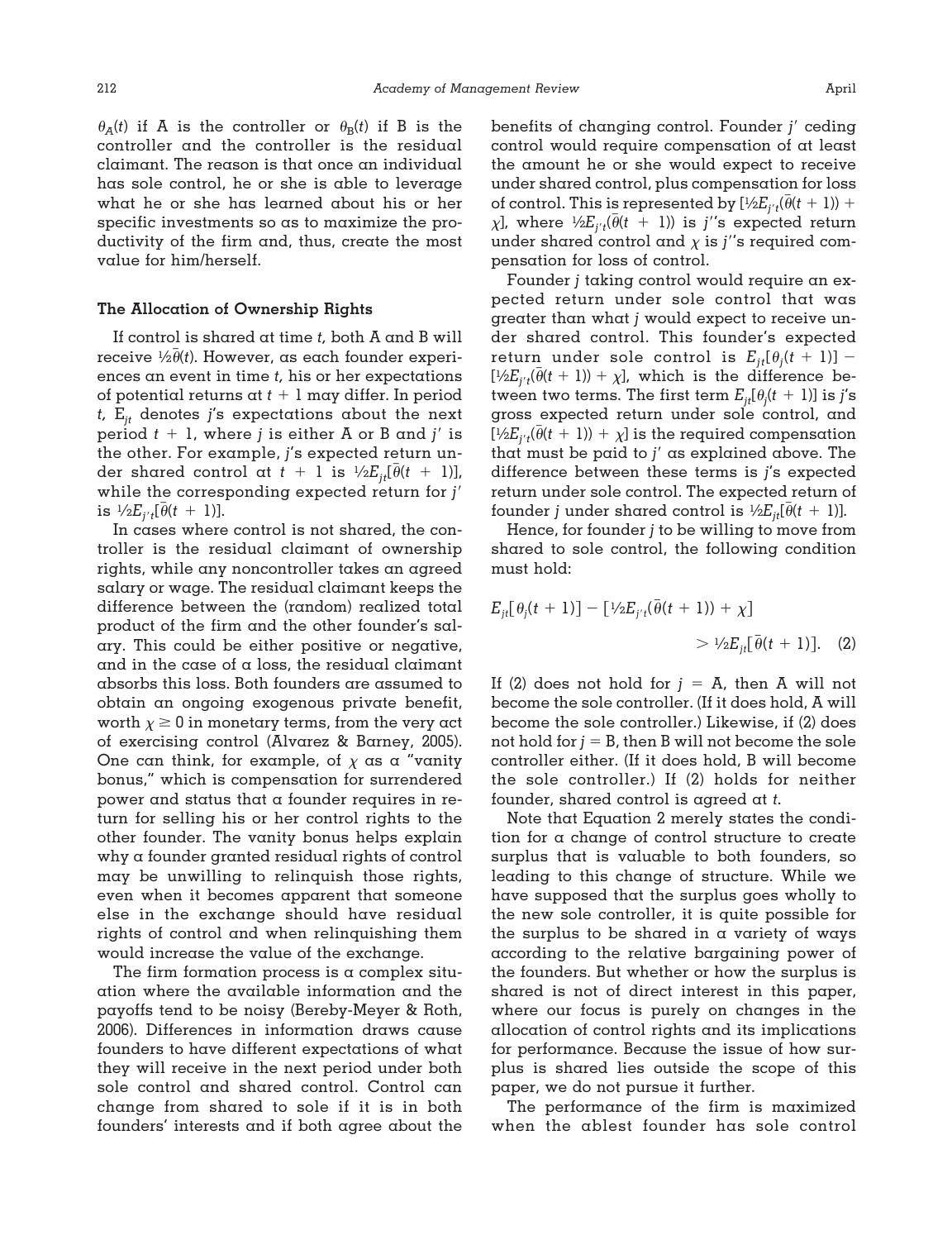(Reagans, Argote, & Brooks, 2005). The performance of the firm will not be maximized if the least able founder has sole control or if abilities are different and the firm is run under shared control. Shared control can occur when founders' abilities are different if the vanity bonus,  $\chi$ , is sufficiently high that Equation 2 does not hold for either founder. If the performance of the firm is maximized, this should be associated with greater survival prospects for the firm. Hence, ownership structure is important for understanding how emerging firms evolve and also as an explanation for their subsequent survival.

#### **BAYESIAN MODEL OF LEARNING**

In Bayesian decision theory, individuals are assumed to observe new data at time *t* to update their *prior* beliefs that were held at  $t - 1$ , in order to obtain better-informed *posterior* beliefs at *t* (Lee, 1995). Updating takes place according to Bayes' Rule, which, for founder A, for example, states that

$$
p_{At}(\mu|\mathbf{x}) \propto p_A(\mu)p(\mathbf{x}_t|\mu). \tag{3}
$$

Here  $p_{A t}(\mu|\mathrm{x})$  is a probability distribution describing A's posterior belief at *t* about some unknown parameter  $\mu$  conditional on data *x*. This is proportional to  $(x)$  the product of A's prior beliefs about  $\mu$  (namely,  $p_A(\mu)$ ) and the probability of observing data  $x_t$  given  $\mu$  (namely,  $p(x_t|\mu)$ ). An analogous version of (3) also holds for B, in which *B* replaces *A* and *y* replaces *x*.

As founders update their beliefs, they realize that they are learning about the environment in which firm formation is occurring. The process of learning about their environment enables the founders to further understand the distribution of possible outcomes (McGrath, 1997, 1999). It is important to note that Bayesian updating assumes that individuals make full and rational use of available information and can assess probabilities in a way that makes Equation 3 operational. To be precise, founders are assumed to be *subjectively rational,* which is a weaker condition than objective rationality, which requires founders to know the true environmental process driving outcomes (Ryall, 2003: 939). In subjective rationality founders' theories about their environment are consistent with available information. Their actions, which are consistent with their theories about the environment, may, in turn, influence the consequences they ultimately experience. This implies a direct connection between founder behavior and subjective rationality. Subjective rationality includes a behavioral component in that the consequences of a founder's experiences are in part a result of the founder's actions. These interrelationships form a closed feedback loop: founders take actions that are consistent with their beliefs, but what they believe is itself dependent on the actions taken.

Following Ryall (2003), consider the pre-Columbian theory that the world was flat. Sailors thought that the world was flat and acted according to their available information by keeping their ships close to shore. However, by keeping close to shore, sailors never generated data that could refute their erroneous belief that they would sail off the face of the earth if they went too far from shore.

Self-confirming theories can be problematic in that the results generated are consistent with the results they predict. Moreover, predictions about counterfactual behaviors—what would have happened if the founders had taken some other course of action—are not observed (Ryall, 2003). Bayesian learning enhances subjective rationality in that it allows founders to update their initial beliefs based on the data that become available during the process. In the pre-Columbian example, sailors would update their beliefs about the earth based on Columbus's and Magellan's findings that the earth was round and not flat. The sailors would not continue to hold beliefs that were contrary to the incoming data.

The assumption of subjective rationality has been criticized by some experimental psychologists, who have shown that experimental subjects can behave contrary to Bayes' Rule (e.g., Kahneman & Tversky, 1973; Tversky & Kahneman, 1974). For example, it has been observed that individuals tend to give too much weight to observed "evidence" and, thus, too little weight to their prior beliefs (Grether, 1980: 554). Many behavioral decision researchers contend that people do not behave as Bayesians in practice, and they disagree with Hirshleifer and Riley's (1992) defense of subjective rationality on the grounds that individuals are likely to make more consistent and logical decisions when the stakes are higher.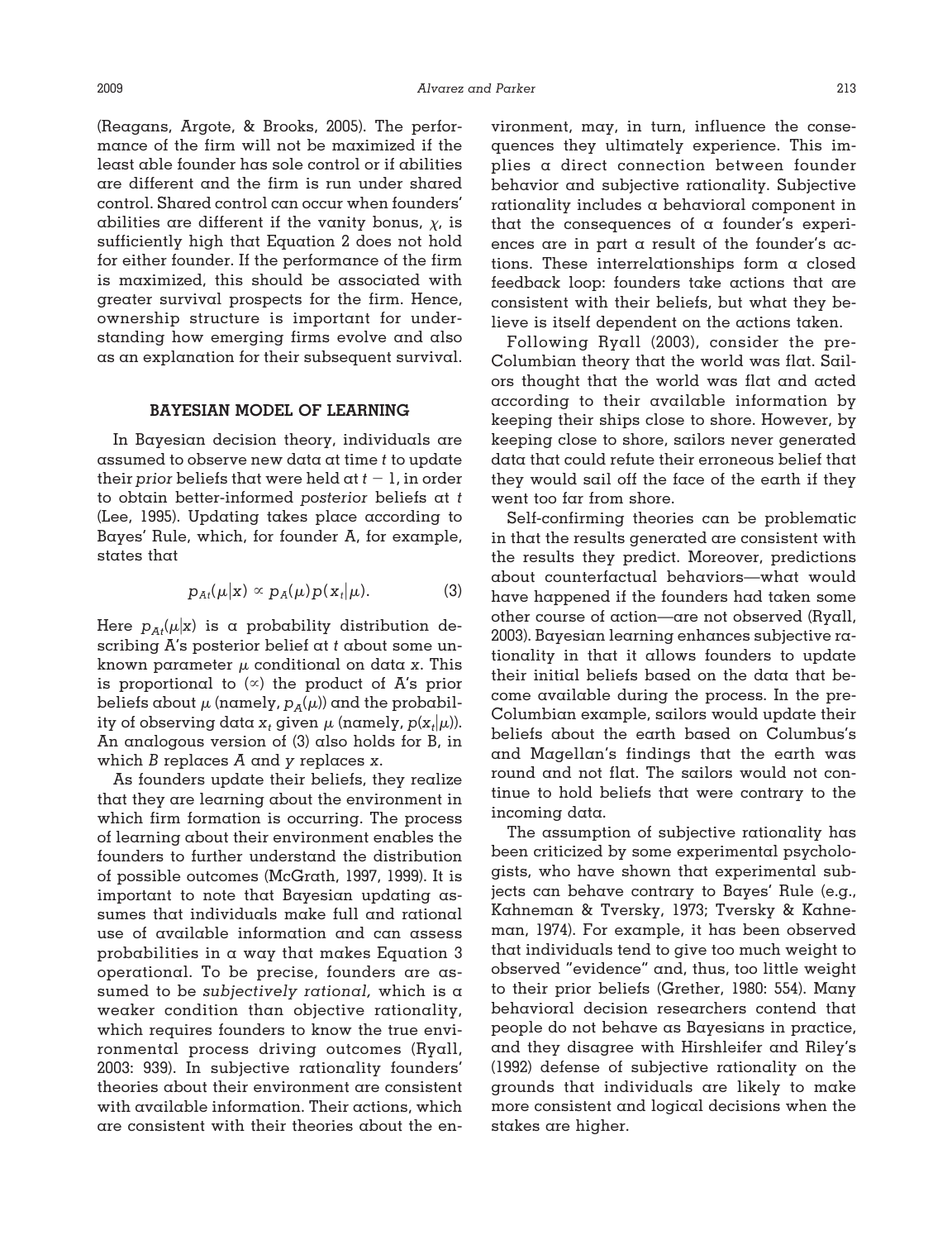Subjective rationality does *not* assume that individuals hold correct beliefs ex ante; indeed, it takes into account many biases that actors might have. Nor does subjective rationality assume anything about where people's priors come from. It recognizes that some people may hold beliefs that are very wide of the mark, such as our pre-Columbian sailors, and that these beliefs can take a long time to shift in accordance with the facts actors observe. Subjective rationality coupled with Bayesian learning helps capture the notion that individuals do not remain oblivious to factual information as data become available and known. Subjective rationality with Bayesian learning effectively strikes a middle course between behavioral decisionmaking theories and economic theories assuming full rationality.

To illustrate the use of Bayes' Rule in our model, consider, for the sake of expositional clarity, a tractable set of probability distributions to model both priors and data—those belonging to the normal family. Thus, suppose that the events *x* and *y* are drawn from the same normal distribution—*x*,  $y \sim N(\mu, \phi)$ , where  $\mu$ denotes the central location of the normal distribution and  $\phi$  denotes its variance. We assume that both founders are risk neutral and that any uncertainty centers on  $\mu$ .<sup>8</sup> The probability density function for some realization  $x_t$  depends on the unknown  $\mu$  and is written as  $p(x_t|\mu) =$  $(2\pi\phi)^{-1/2}$  exp $\{-1/2(x_t - \mu)^2/\phi\}$ . Likewise,  $p(y_t|\mu)$  =  $(2\pi\phi)^{-1/2} \exp\{-1/2(y_t - \mu)^2/\phi\}.$ 

Further, assume that the founders' priors are characterized by the distributions  $\mu_A \sim N(\mu_{A0},$  $\phi_{A0}$  and  $\mu_B \sim N(\mu_{B0}, \phi_{B0})$ . The corresponding prior probability density functions are  $p_j(\mu) =$  $(2\pi\phi_{j0})^{-1/2}$  exp{ $-1/2(\mu-\mu_{j0})^2/\phi_{j0}$ }, for  $j = \{A, B\}$ . One can also precisely define the terms *overoptimism* and *overconfidence* by comparing these subjective priors with objective reality. A founder *j* is overoptimistic (or pessimistic) when  $\mu_{j0}$   $>$  (or  $<$ )  $\mu.$  And a founder is more confident in his or her beliefs (i.e., his or her beliefs are more precise) the smaller the prior variance  $\phi_{i0}$ . Overconfidence implies  $\phi_{j0} < \phi$ . $^9$ 

For a sequence of data  $x = (x_1, x_2, \ldots, x_t)$ , (3) becomes

$$
p_{Ai}(\mu|\mathbf{x}) \propto p_A(\mu) \prod_{\tau=1}^t p(\mathbf{x}_{\tau}|\mu), \tag{4}
$$

with an analogous expression for founder B replacing *A* with *B* and *x* with *y.* Substituting the various expressions for the *p*(·) terms given above into (4), Lee (1995: Chapter 2) shows that the posterior distributions of founders *j* also follow normal distributions, with means  $\mu_{it}$  and variances  $\phi_{jt}$ , whose formulas are given in the first part of the Appendix.<sup>10</sup> The key parameters of these distributions that bear on founders' decision making are  $\mu_{A}$  and  $\mu_{B}$ , which are A's and B's expected values of the true mean  $\mu$ . The time subscript on these parameters shows that these values change over time as the founders change their beliefs using Bayesian updating.

An interesting by-product of Equation 4 is that it shows how initial beliefs,  $p_j(\mu)$ , become modified as more and more data arrive. Yesterday's posterior belief becomes today's prior belief, which is then modified by today's information to become today's posterior belief, and so the process goes on. Thus, priors are continually updated. In terms of the initial prior, for large enough *t,* the product term in Equation 4 (known as the *complete likelihood*) usually becomes the chief influence on posterior beliefs. We then say that the *likelihood dominates the prior:* even strongly held initial beliefs give way in the face of overwhelming objective evidence (Bereby-Meyer & Roth, 2006).

In general, when founders come together, they may have different prior beliefs, perhaps reflecting differences in their past experiences and interpretations of the world (Shafer, Nembhard, & Uzumeri, 2001). In conditions where there are

<sup>&</sup>lt;sup>8</sup> Allowing for uncertainty about  $\phi$  as well would complicate the analysis considerably without changing the key results (e.g., see Campbell & Viceira, 2002, and Parker, 2007). The use of the normal distribution simplifies the exposition that follows; nothing essential depends on it. In particular, the unbounded negative outcomes it can generate pose no logical problem for entrepreneurial decision making.

 $9$  It is notable that much of the entrepreneurship literature conflates the distinct concepts of overconfidence and overoptimism. This practice can lead to confusion and should be eschewed.

<sup>&</sup>lt;sup>10</sup> Note that the model does not require any assumption that the  $(\mathsf{x}_t, \mathsf{y}_t)$  draws be independent of each other. However, the derivation does assume that  $(x_{t}, y_{t})$  are  ${\it temporally}$  independent. Allowing for autocorrelation would introduce extra nuisance parameters but would otherwise leave the analysis unchanged.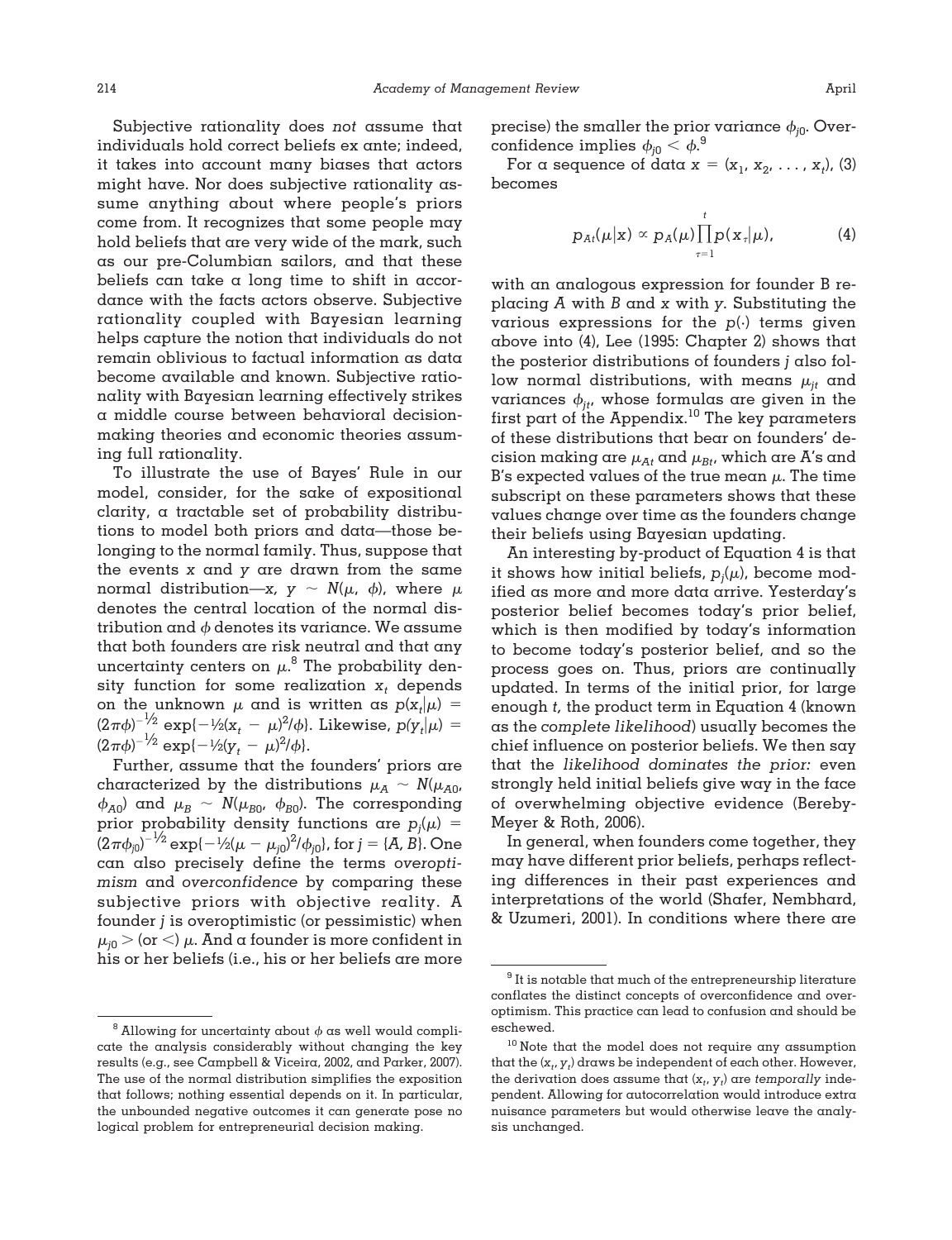small amounts of information—a usual condition in which new firms are formed—founders' strong priors may continue to be the dominant influence on posterior beliefs. These differences in priors may lead to disagreements between the founders. Using the above arguments and Equation 4, this is most likely to occur when *t* is small—that is, when the prior dominates the likelihood. This, in turn, will have important implications for the allocation of decision-making rights in emerging firms.

The fact that priors can be different captures the notion that individuals can disagree. Precisely how these beliefs evolve depends on whether the founders operate in an environment characterized by *risk* or *uncertainty,* concepts we define in the next section.

For our purposes in this paper, the Bayesian approach is helpful in distinguishing between the concepts of risk and uncertainty (Cyert & DeGroot, 1987). Historically, the term *uncertainty* has been defined in many different ways, and it is beyond the scope of this paper to resolve these definitional issues. Here we define the terms *risk* and *uncertainty* in a way that is consistent with Knight (1921) and Foss and Klein (2005).

Founders seeking to organize firms face the same question examined by ICT: Who in the firm should own the residual rights of control? During the formation period, some founders have sufficient ex ante verifiable information about the potential set of outcomes of exploiting a market opportunity to reliably assign probability distributions to these outcomes,  $\alpha$  setting described in this paper as one of risk (Demsetz, 1988).<sup>11</sup> Under conditions of risk, A and B have identical prior and posterior beliefs, and these prior and posterior beliefs are the same. That is, A and B both know the "true" objective distribution  $N(\mu, \phi)$ , and, knowing this, their beliefs do not change over time. This does not presume that A and B know which particular *x* and *y* values will arise; rather, they merely know the distribution from which the values are drawn.

Founders in risky conditions possess a wide range of decision-making tools to assign control rights (Milgrom & Roberts, 1992). Most economic and finance models of business decision making are applicable to risky decisions (Brealey & Myers, 1988; Cyert & DeGroot, 1987). For example, to calculate the present value of  $\alpha$  new investment, both the possible outcomes associated with the investment and the probability of these outcomes must be known. These concepts find their analogues in the net cash flow an investment is expected to generate (i.e., possible investment outcomes) and the discount rate applied to that projected net cash flow (i.e., the likelihood that particular outcomes will occur).

In contrast, the decision to invest in a market opportunity is characterized as uncertain when the probabilities of outcomes are not known reliably ex ante at the time the decision is made (Foss et al., 2007; Foss & Klein, 2005; Knight, 1921; LeRoy & Singell, 1987).<sup>12</sup> That is, under uncertainty, A and B do not know the true distribution  $N(\mu, \phi)$ . Instead, they hold prior beliefs about it that generally differ from  $N(\mu, \phi)$ .<sup>13</sup> In this case both founders are not only ignorant about which particular *x* and *y* values will arise at any time, but they are also ignorant about the distribution the values will be drawn from, having only a "best guess" represented by their prior beliefs. As noted above, A and B can hold completely different beliefs such that  $(\mu_{A0}, \phi_{A0}) \neq (\mu_{B0}, \phi_{B0})$ . Each founder knows the other's beliefs, but we assume this does not affect his or her own beliefs (i.e., priors are independent of each other). We also assume that no founder resorts to strategic reporting of his or her beliefs to the other founder.<sup>14</sup> To summarize so far,  $\mu_{A0}$  and  $\mu_{B0}$  (and  $\phi_{A0}$  and  $\phi_{B0}$ ) can differ from each other and from

 $11$  Alternatively, as an anonymous reviewer pointed out, one can call this a situation of "known risk," whereas uncertainty as defined later is one of "unknown risk."

 $12$  An alternative possibility is that decision makers might not even know the set of outcomes, implying that the probabilities are unknown as well (Shackle, 1979) Arguably, however, this case resembles ambiguity (Einhorn & Hogarth, 1986) or ignorance, rather than uncertainty. We are grateful to an anonymous reviewer for pointing out this distinction.

<sup>&</sup>lt;sup>13</sup> Thus, we follow LeRoy and Singell's (1987) reading of Knight (1921), in which agents are always supposed to form subjective probability judgments and the risk-uncertainty distinction is identified with the distinction between objective and subjective probabilities.

<sup>14</sup> Nonindependent beliefs and strategic reporting of beliefs would incorporate considerable extra complexity into the analysis. Regarding independence of beliefs, think of a theist and an atheist holding opposite prior beliefs about the existence of God. Being aware of the other's belief does not affect either's prior. Regarding strategic reporting, see the concluding discussion about a possible extension of the model that incorporates this feature.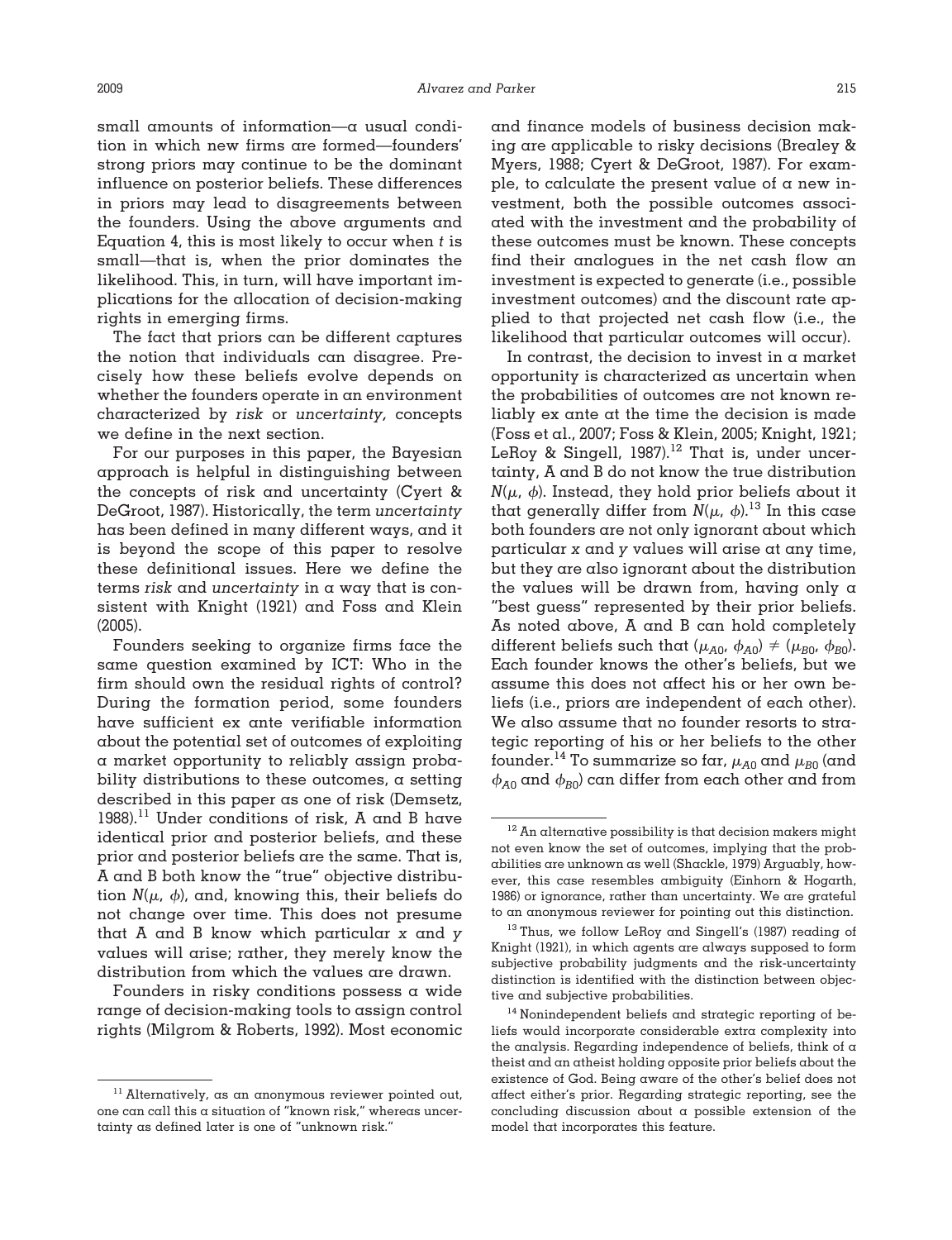the true  $\mu$  (and  $\phi$ ) under uncertainty, but not under risk, where they all coincide.

It is helpful in what follows to distinguish between two cases of uncertainty. When founders start in conditions of uncertainty where information is plentiful, they have "strong" priors, defined as the case where the  $\phi_{i0}$ are numerically small. As noted above, since the  $\phi_{i0}$  measure the imprecision (or "spread") of beliefs, we can say that the founders are relatively *confident* about their beliefs. In this case the priors dominate the likelihood and confident founders tend to adjust their strong beliefs relatively slowly. In the limit, where  $\phi_{j0} = 0$ , individuals are said to possess "dogmatic" priors and never adjust their beliefs, irrespective of the available information.

In the second case founders start in conditions of uncertainty where information is scarce. They have "weak" priors, corresponding to high values of  $\phi_{i0}$ , reflecting a lack of confidence in their beliefs. In this case the likelihood dominates the priors and founders adjust their beliefs very rapidly, in line with new information. Founders can still make investments, but an additional benefit of these investments is that they facilitate rapid acquisition of information, knowledge, and learning (Alvarez & Barney, 2007; Foss, 1996). Of course, regardless of which case applies in any context, founders still need decision-making tools to make well-founded decisions.

It is important to note at this juncture that whether or not a decision to invest in a market opportunity is risky or uncertain depends on the objective properties of that setting, not on the beliefs of decision makers (LeRoy & Singell, 1987: 398). No matter how a decision maker "feels" or what a decision maker "believes" about the outcomes of a decision, if the outcomes of a decision are not certain, then they are either risky or uncertain depending on the objective environment (March, 1991).

Figure 1 illustrates the different conditions of risk, uncertainty where founders have strong prior beliefs, and uncertainty where founders have weak prior beliefs. The distribution in the center of Figure 1 depicts the case of risk, where both A and B agree on the true distribution of outcomes. The distributions on the left and right illustrate the case of uncertainty where founders have strong priors. For example, if higher values

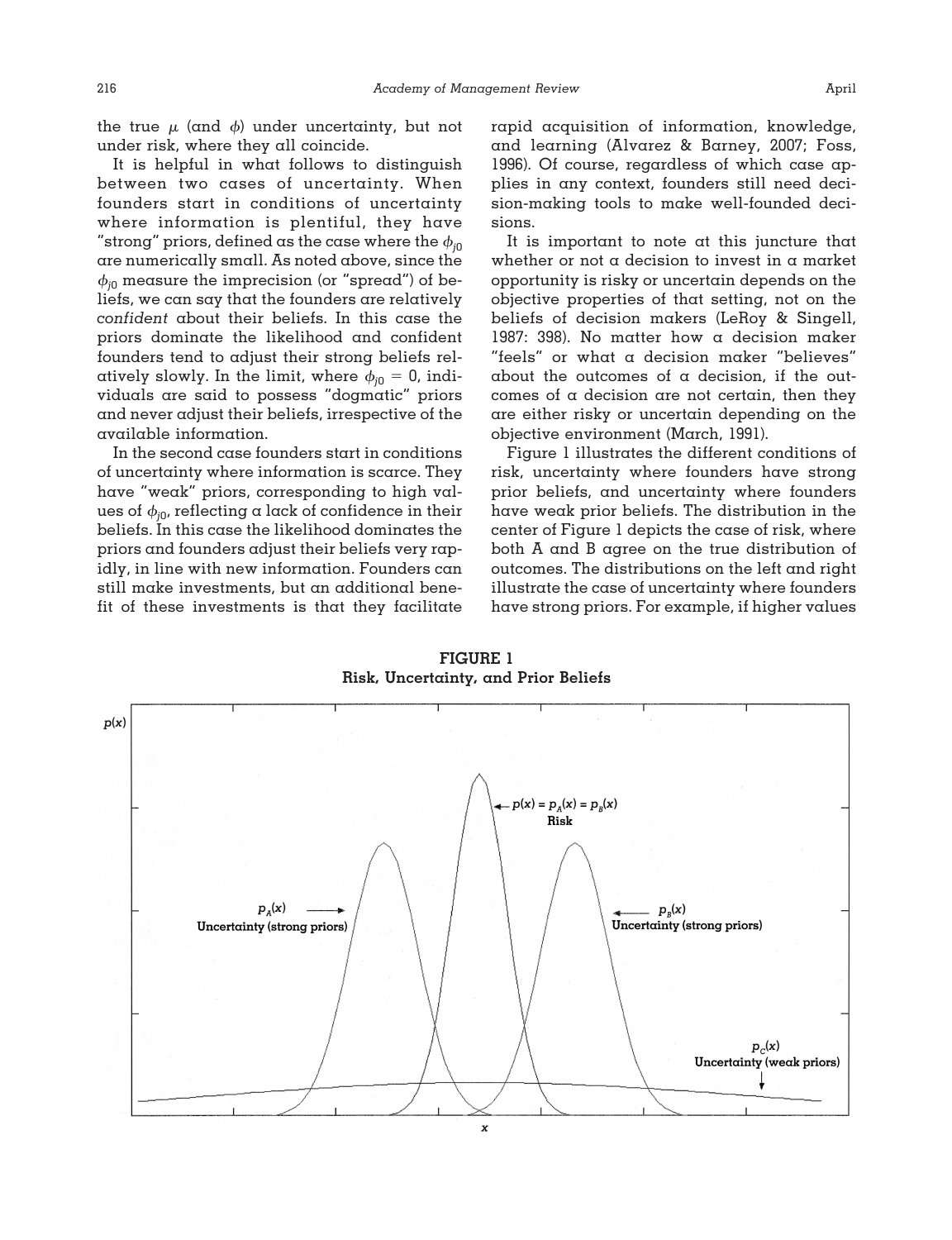along the horizontal axis represent objectively more favorable outcomes, then Figure 1 portrays B (whose predictive distribution about *x* outcomes,  $p_B(x)$ , lies to the right of the central curve) as being more optimistic than  $A, ^{15}$  whereas  $A$ (whose predictive distribution,  $p_A(x)$ , lies to the left of the central curve) is more pessimistic than B. Bayesian updating predicts that as founders A and B learn from the data and update their beliefs, their predictive distributions shift from those illustrated in Figure 1 and converge on the true distribution  $p(x|\mu)$  shown in the center. Uncertainty where founders have weak prior beliefs is depicted by the relatively "flat" predictive distribution  $p_C(x)$ , with a much higher variance  $(\phi + \phi_{\text{C}t})$  than any of those in Figure 1. As noted earlier, this case is associated with very limited confidence by a founder in his or her beliefs.

## **RESULTS**

We now explore the implications for the organization of emerging firms. Firm formation under conditions of risk and uncertainty is each considered in turn. We then illustrate the model with a simple numerical example.

The second part of the Appendix shows that, under Bayesian learning, the condition (Equation 2) for replacing shared control of the firm with control by a single founder *j* can be written as

$$
\theta_j(t) - \bar{\theta}(t) > \chi + \frac{\varphi_{t+1}}{2} (\mu_{j't} - \mu_{jt}), \qquad (5)
$$

where the  $\theta_j(t)$  are given by Equation 1, where  $\overline{\theta}(t) = \frac{1}{2}(\theta_A(t) + \theta_B(t))$  as noted above, and where  $\mu_{it}$  are given by Equation 7 in the Appendix. Equation 5 determines the allocation of control rights between the founders; it will turn out to be crucial for illustrating how risk differs from uncertainty.

## **The Case of Risk**

The material below first restates a classic result from ICT before discussing some subtleties of the result in the context of new firm organization.

The first result follows by observing that, in the case of risk, both founders know and agree on the true distribution  $N(\mu, \phi)$ . So  $\mu_{At} = \mu_{Bt} = \mu$ for all *t.* Hence, (5) simplifies to

$$
\theta_j(t) - \overline{\theta}(t) > \chi. \tag{6}
$$

It follows directly that if (6) holds for any founder, it only holds for the most able founder who has the most to gain from being the residual claimant. We therefore have the first proposition.

> *Proposition 1: Under conditions of risk, a founder who takes sole control of an emerging firm is the one with the most to benefit from the firm's payoffs.*

While ICT has already established that the founder who benefits the most from residual rights of control will become the residual claimant (e.g., Grossman & Hart, 1987), there are two additional subtleties that arise in the specific context of new firm emergence. First, sole control by one founder is not inevitable. According to Equation  $6$ , there will only be a single controller if the most productive founder at *t* has a productivity  $\theta_j(t)$  that is sufficiently larger than the average  $\theta(t)$  to compensate the other founder for the ensuing loss of control (the vanity bonus,  $\chi$ ). However, if the vanity bonus is too high, then Equation 6 does not hold for any founder and shared control ensues. Hence, sole control of new ventures will be more likely the smaller the vanity bonus.

Second, Equation 6 implies that emerging firms can exhibit a variety of control structures, which can change over time. If the equation holds for one founder, then the newly formed firm will be solely controlled by that founder. If it does not hold for either founder, then the newly formed firm will be organized under shared control. Since the founders' abilities change over time by Equation 1, the identity of the sole controller can therefore change as well.

#### **The Case of Uncertainty**

Under conditions of uncertainty, less reliable and verifiable information about the underlying distribution of outcomes is available than under conditions of risk (Knight, 1921; Simon, 1973). The

<sup>&</sup>lt;sup>15</sup> The predictive distribution  $p_j(x) = \int p_j(x|\mu)p_j(\mu)d\mu$  is *j's* current subjective prediction of the value of *x,* taking into account both the uncertainty about  $\mu$  and the residual uncertainty about *x* when  $\mu$  is known. The predictive distributions illustrated in Figure 1 are  $N(\mu_{jt}, \phi + \phi_{jt}).$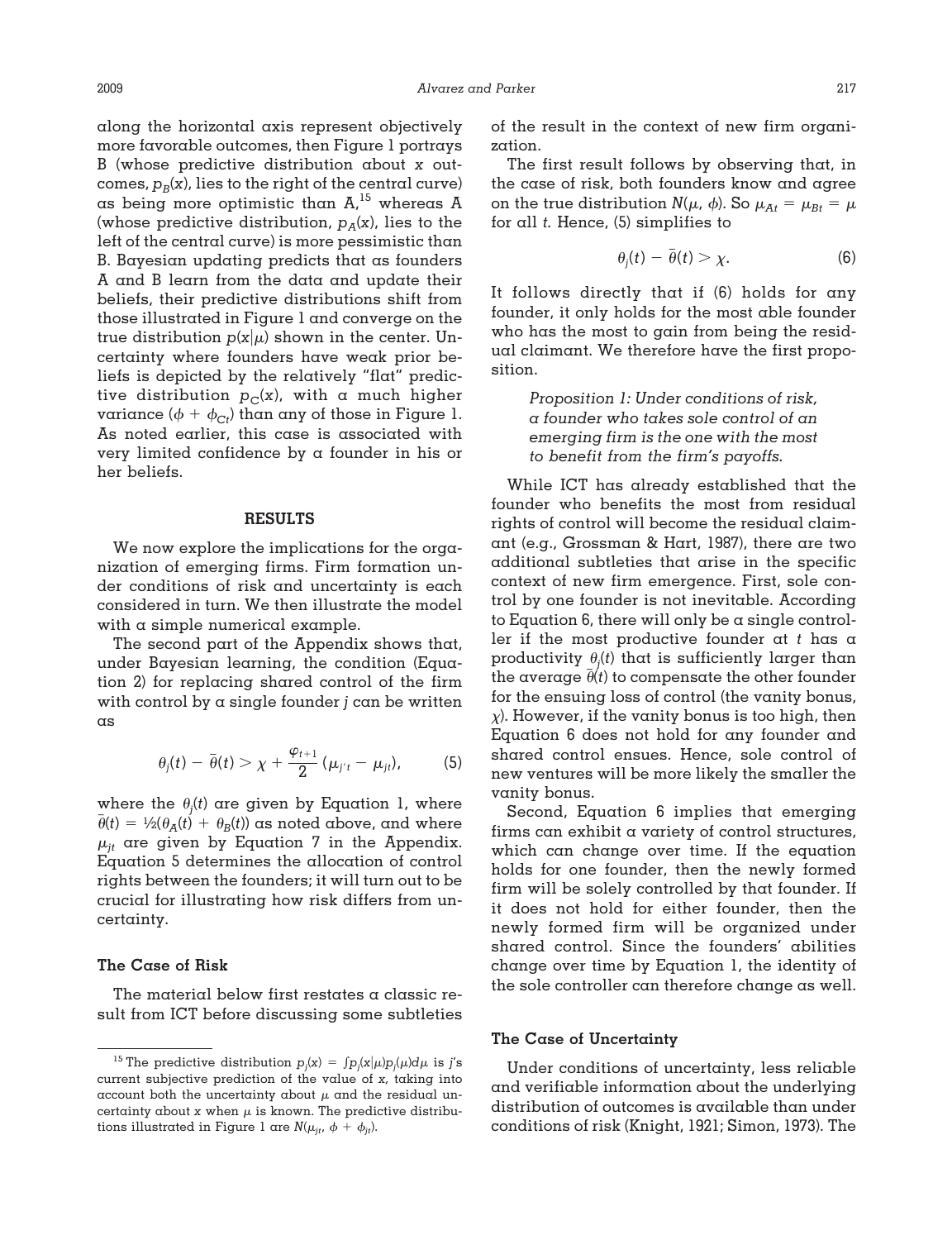information that is available may be processed and interpreted in different ways by founders of early-stage firms. Recall that the difference between risk and uncertainty is that, under uncertainty, each founder has his or her own prior probability distribution, which generally differs from the prior distribution of others.

Under conditions of risk, the model is consistent with ICT's predictions about ownership structure. That is, the party to an exchange who has the most to gain should obtain residual rights of control to that exchange. However, under uncertainty, an additional layer of complexity is added, making it more difficult to reliably know, ex ante, the future value of specific investments in an exchange. Therefore, it becomes increasingly difficult to know who has the most to gain from these specific investments. When individuals are uncertain about the value of their specific investments and, thus, the value of residual rights of control, decisions about who should have these rights in an exchange may depend on the relative overoptimism of parties to that exchange (Sorenson & Waguespack, 2005).

Evidence suggests that many decision makers are systematically overoptimistic about their future prospects and that founders are especially prone to overoptimism (Camerer & Lovallo, 1999; Cooper, Woo, & Dunkelberg, 1988). For example, 68 percent of respondents to Cooper et al.'s (1988) survey of American entrepreneurs declared that the odds of their business succeeding were better than for others in the same sector, while only 5 percent thought that they were worse. Overoptimism entails inflated beliefs about success outcomes. From the earlier discussion, a founder *j* is more optimistic than *j'* if and only if  $\mu_{jt} > \mu_{j't}$ , overoptimism being defined as  $\mu_{it} > \mu$ . Nevertheless, overoptimism might be one of the reasons that entrepreneurs are willing to invest in uncertain settings in the first place (Busenitz & Barney, 1997).

If, over time, Bayesian learning enables founders to estimate the actual probability distribution of outcomes associated with an exchange, several outcomes are possible. One potential outcome is that the person who is allocated decisionmaking residual control rights actually is the ablest person to lead the firm. A firm organized on this basis may continue for some time. If, however, it turns out that this leader is not the ablest (but merely the most optimistic)—and, thus, from an objective standpoint of value maximization should no longer have residual control rights several other outcomes may occur. It is possible that the overoptimistic leader may have exercised significant influence over others in the firm and will continue to lead the firm. This influence can ultimately reduce the level of the firm's performance and even jeopardize its survival. Alternatively, the overoptimistic leader may ultimately come to learn that he or she is no longer the best person to lead the firm and may agree to cede control to the more competent cofounder. The firm then can continue with the potential for higher productivity. Or there may be such disagreement that it cannot be resolved and the firm runs a greater risk of dissolution.

To explore these issues further, consider again Equation 5. Unlike the case of risk, founders operating under conditions of uncertainty generally have different prior beliefs, so  $\mu_A \neq \mu_B$ , and the term  $\varphi_{t+1}/2(\mu_{j^\prime t}^{} - \mu_{jt}^{})$  now influences the decision to allocate control rights. As in the case of risk, the allocation of control rights can change over time as information arrives, founders learn, and their productivities change. Hence, under uncertainty, control rights can switch between founders and between sole and shared control at different times, just as in the case of risk. *But the key point is that, under uncertainty, true ability is no longer necessary and sufficient to determine who is allocated control rights,* as was the case under risk with Equation 6. Instead, having a strong enough belief in one's own ability so that  $\mu_{it}$  exceeds  $\mu_{i't}$ can be sufficient for *j* to secure *j*'s agreement to become the sole controller.

So, for example, if A is more optimistic about his or her own abilities than B, then that alone can be sufficient for A to seize control of the firm. This seems perhaps somewhat reminiscent of "charisma" theories of firm leadership, in which a charismatic leader has a stronger sense of selfbelief than others do of him/her and can convince the others of his or her preeminence, so becoming the leader by mutual consent. Charismatic leaders in complex organizations typically have a unique ability to transcend the bounds of everyday routines and are able under conditions of uncertainty to influence individual followers of the correctness of their vision. Charismatic leadership has been found to be more prevalent in conditions where the workforce or the market is rapidly changing or during changes in technology when bureaucratic or traditional rigidities are replaced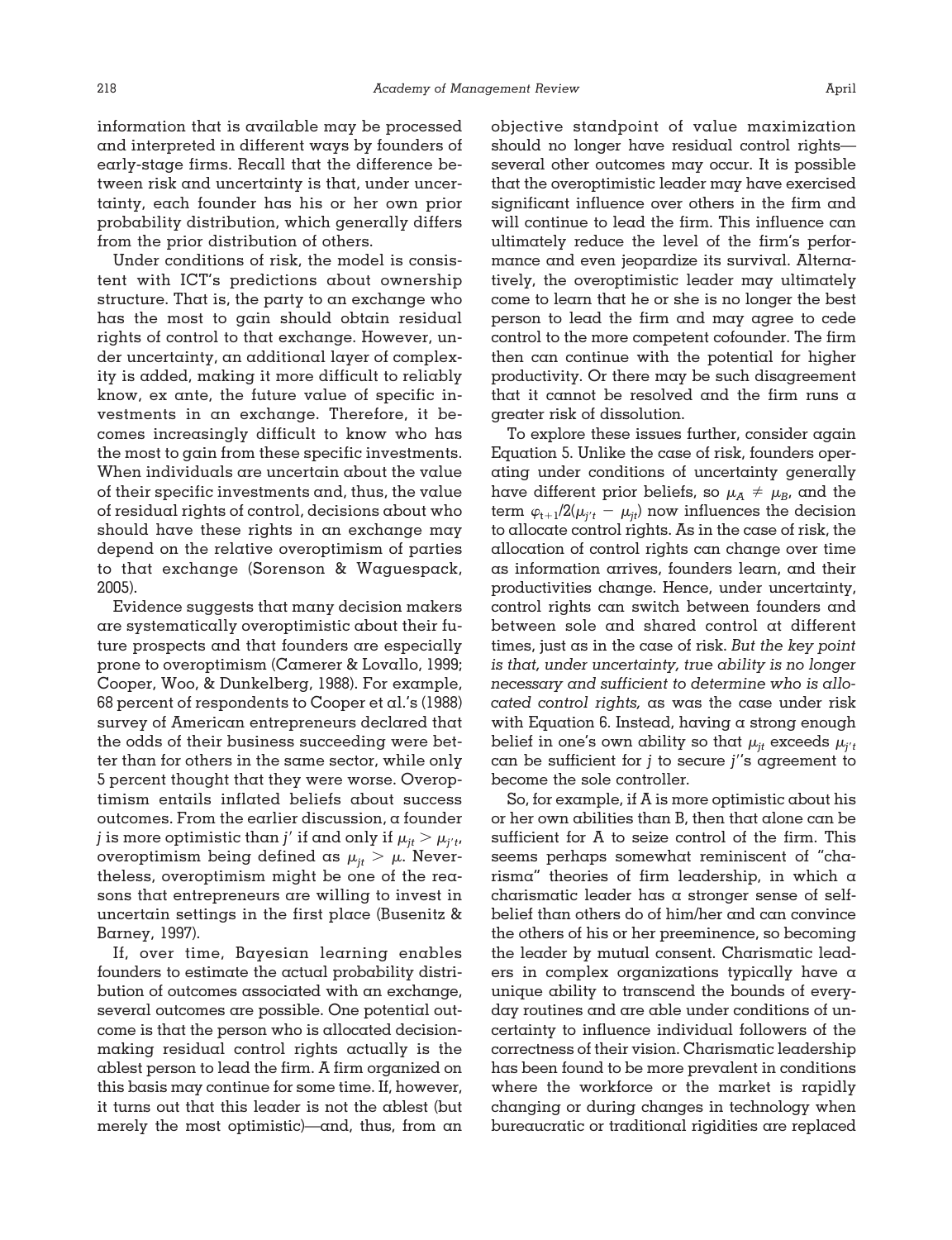by teamwork (Quinn & Cameron, 1983; Robbins, 1983; Weber, 1903).

Unfortunately, sole control by the most overoptimistic founder might not be a good *objective* basis on which to organize  $\alpha$  new firm. If B is actually less able than A, while being more optimistic about his or her ability than A is about his or her own ability (so  $\mu_{Bt} > \mu_{At}$ ), then the firm would be more productive if A rather than B were in control. The trouble is that neither founder believes this change would be mutually beneficial. Hence, divergent priors under conditions of uncertainty can damage the interests of both firm founders.

To clarify, consider the special case where priors are so strong that they are dogmatic. They are associated with absolute and total confidence in one's own beliefs. In this case  $\phi_{j0} = \phi_{j0} = 0$ , and from the Bayesian updating formulas (7 and 8) given in the Appendix, it follows that  $\mu_{At} = \mu_{A0}$ and  $\mu_{Bt} = \mu_{B0}$  for all *t*. Thus, the founders' beliefs never change. So new firms that are organized on the basis of overoptimism rather than ability, where the less able but more optimistic founder takes sole control of the firm, can persist with this ownership structure for as long as the firm survives. Effectively, unshakable optimism is resistant to even mounting evidence of inferior ability. For the same reason, a sharing structure can persist for as long as the firm survives. As noted earlier, however, shared control is never optimal when founders possess different levels of ability, and this can put the firm at a competitive disadvantage, potentially jeopardizing its survival. $^{16}$ 

These arguments are summarized in the following two propositions.

> *Proposition 2: Under conditions of uncertainty, emerging firms can be organized with either sole or shared control, and control structures can change*

*over time. Inconsistent with ICT, the sole controller might no longer be the founder who objectively has the most to benefit from the exchange but, rather, the founder with the greatest optimism about his or her own potential benefits, who* expects *to benefit the most from running the firm. If beliefs are dogmatic, the identity of a controlling founder or a shared control structure never changes, for as long as the firm survives.*

*Proposition 3: When founders have dogmatic and different priors, initial conditions of uncertainty will lead to lower long-term firm output (and, hence, survival prospects) than will conditions of risk, except in the case when the abler founder possesses sufficient optimism to become the sole controller immediately.*

Proposition 2 implies that the predictions of ICT may need to be extended for emerging firms under conditions of uncertainty, unlike the case of risk. And Proposition 3 implies that emerging firms under conditions of uncertainty may underperform emerging firms under conditions of risk.

When priors are not dogmatic (i.e.,  $0$   $<$   $\phi_{A0}$  and  $0<\phi_{B0}$ ), the Bayesian updating formulas (7 and 8) given in the Appendix can be used to derive the result that  $\lim_{t\to\infty}\mu_{At} = \lim_{t\to\infty}\mu_{Bt} = \mu^{17}$  That is, under uncertainty with nondogmatic priors, founders' beliefs change, and their expectations converge to the true mean of the data generation process.<sup>18</sup> Expressed graphically, the two subjective probability distributions illustrated on the left and right sides of Figure 1 eventually move inward and converge onto the true probability distribution in the center. This limiting case is, of course, the one of risk assumed in traditional ICT. Thus, our theory of emerging firms dovetails into the traditional theory of the firm as those firms mature.

Although beliefs under uncertainty with nondogmatic priors converge with those under risk,

<sup>&</sup>lt;sup>16</sup> It might be thought that the vanity bonus  $\chi$  serves a useful purpose in biasing firms' control structures toward efficient organizational forms. According to this argument, the larger the vanity bonus, the more convinced  $\alpha$  founder has to be of his or her greater value to the firm before being willing to buy out the cofounder. Hence, the vanity bonus would seem to help prevent inefficient early buyouts by less able founders. But, in fact, the efficiency properties of the vanity bonus are not clear-cut. The vanity bonus promotes sharing outcomes, for any given abilities and beliefs. While this can prevent inefficient buyouts, it can clearly stymie efficient buyouts, too.

 $17$  Note that this result does not require the use of a central limit theorem but follows directly from the structure of the posterior beliefs derived in the model.

<sup>&</sup>lt;sup>18</sup> For any given sequence  $\{\varphi_t\}$ , the larger  $\phi_{A0}$  and  $\phi_{B0}$ , the faster this convergence is.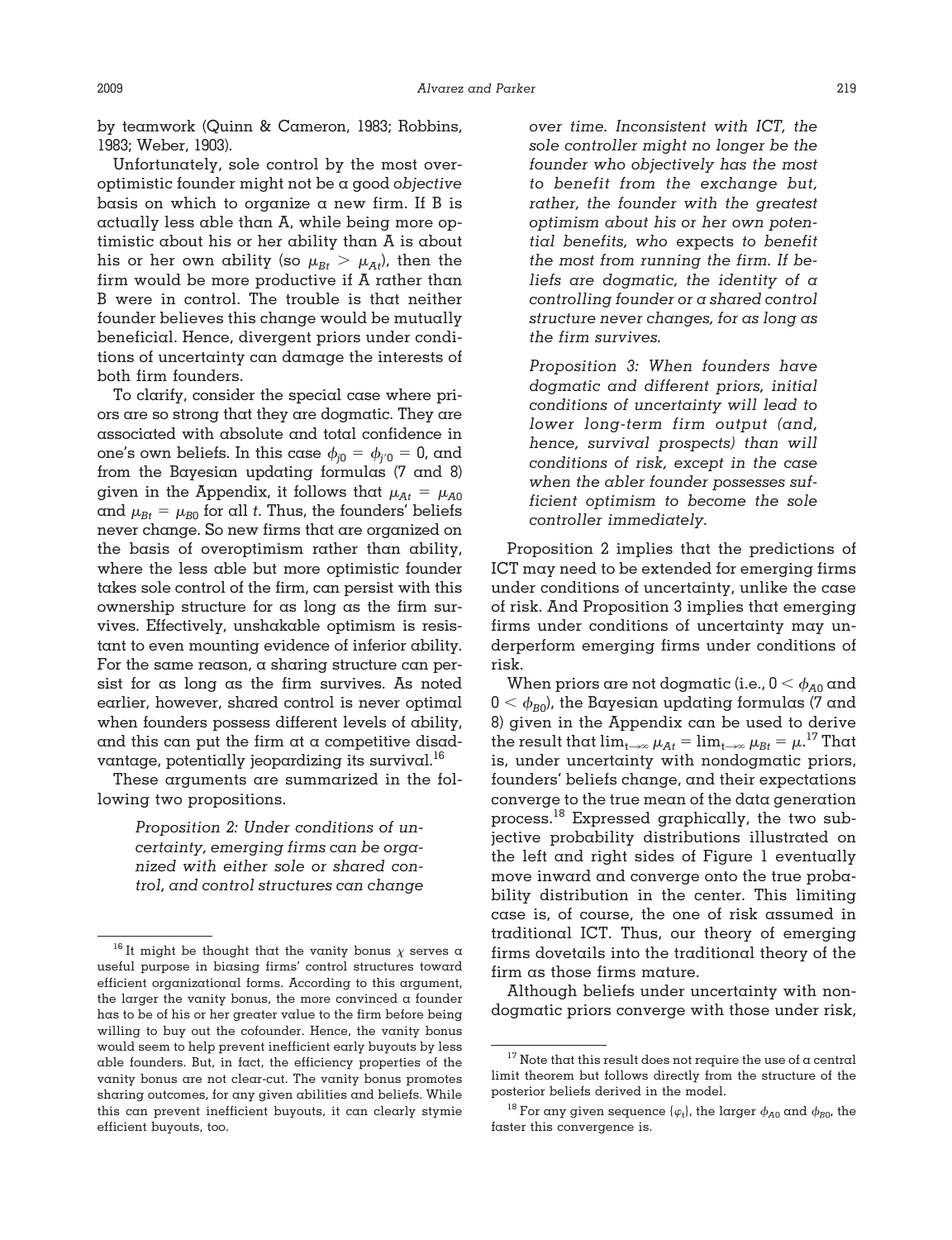it does *not* follow automatically that *actual* control structures under uncertainty eventually converge with those applying under risk. If the weights  $\{\varphi_t\}$  decline rapidly, early productivity draws quickly shape founders' long-run productivity. These can serve to lock early (and possibly inefficient) control structures into place for as long as the firm survives. Indeed, if inefficient control structures are locked into place for long enough, the emerging firm may not survive in any case. Hence, even nondogmatic priors can make uncertainty a debilitating environment for new entrepreneurial ventures.

There is one exception to this rule, which arises when uncertainty is so pronounced that founders have very weak prior beliefs. One might think that this must inevitably be an unfavorable environment for new entrepreneurial organizations to emerge in. In fact, an important counterintuitive insight yielded by the Bayesian modeling approach is that precisely the opposite turns out to be the case.

To understand why, consider a situation where founders' initial priors are different ( $\mu_{A0} \neq \mu_{B0}$ ) and where individuals have very weak prior beliefs  $(\phi_{A0}$  and  $\phi_{B0}$  are both very large). In this situation both founders realize the uncertainty of their environment and, thus, lack confidence in their beliefs. New information then becomes the dominant influence on posterior beliefs such that the likelihood dominates the prior very rapidly; weak beliefs soon give way to reality in the face of the new information. This enables both founders to rapidly arrive at the same posterior distribution, despite having possibly very different initial priors.<sup>19</sup> With the same priors,  $\mu_{A}$  =  $\mu_{Bt}$ , Equation 5 once again collapses into Equation 6. Founders' beliefs are the same, so they can reach the more efficient allocation of control rights, as in Proposition 1 for the case of risk.

Thus, we obtain the counterintuitive result that, from an objective standpoint, uncertainty where founders have weak prior beliefs can be a relatively benign context in which to operate firms, because founders more quickly come to agree on how to allocate control rights and

avoid getting locked into inefficient control structures caused by overoptimism.

> *Proposition 4: Situations of uncertainty where founders commence with very imprecise incorrect prior beliefs are generally less damaging for founders than situations where incorrect priors are stronger. When founders are aware that their priors are imprecise and that they are indeed in conditions of uncertainty, these founders may be more open to learning and to adjusting their expectations based on this learning. Having founders who are more open to learning permits more efficient ownership structures to emerge and enhances firm survival.*

Proposition 4 states that weak incorrect beliefs are superior, from an objective standpoint, to strong incorrect beliefs. Given the pervasive nature of overoptimism among entrepreneurs (Cooper et al., 1988), this seems to be a relevant point. Of course, it would always be objectively better still if both founders held strong *correct* beliefs.

## **Illustrative Example**

Panel A of Table 1 describes a parameterization of the model that assigns specific numerical values for four key ingredients of the model: (1) the parameters of the normal distribution generating random events,  $(\mu, \phi)$ ; (2) the weighting scheme regulating how rapidly the impact of later events on founders' abilities decays,  $\varphi_t$ ; (3) the compensation both founders would need to cede control,  $\chi$ ; and (4) four examples of initial priors of A and B,  $(\mu_{A0}, \phi_{A0})$  and  $(\mu_{B0}, \phi_{B0})$ .

Regarding (1), the true distribution generating  $x_t$  and  $y_t$  is taken to be normal, with mean  $\mu = 2$ and variance  $\phi = 1$ . For (2), we use the simple form  $\varphi_t = (1 + \rho)^{1-t}$ , where higher values of  $\rho$ imply faster decay and so greater impacts on abilities from early events. Two different values of  $\rho$  are used. The first,  $\rho = 0.1$ , implies that early events mainly shape founders' abilities, while the second,  $\rho = 0.5$ , allows a greater role for later events to impact abilities as well. For (3), the cost of compensating a founder for losing control rights is  $\chi = 0.5$ . For (4), we consider four initial priors. Priors 1 and 2 are dogmatic for both founders ( $\phi_{A0} = \phi_{B0} = 0$ ), and B is overop-

<sup>&</sup>lt;sup>19</sup> This can be seen formally by noting from the Bayesian updating formulas (7 and 8) given in the first part of the Appendix, that as  $\phi_{A0}$  and  $\phi_{B0}$  become larger, posterior expectations tend to  $\mu_{A1} = \mu_{B1} = (\mathrm{x}_1 + \mathrm{y}_1)/2$ , and  $\mu_{At} = \mu_{Bt}$  for all *t* thereafter.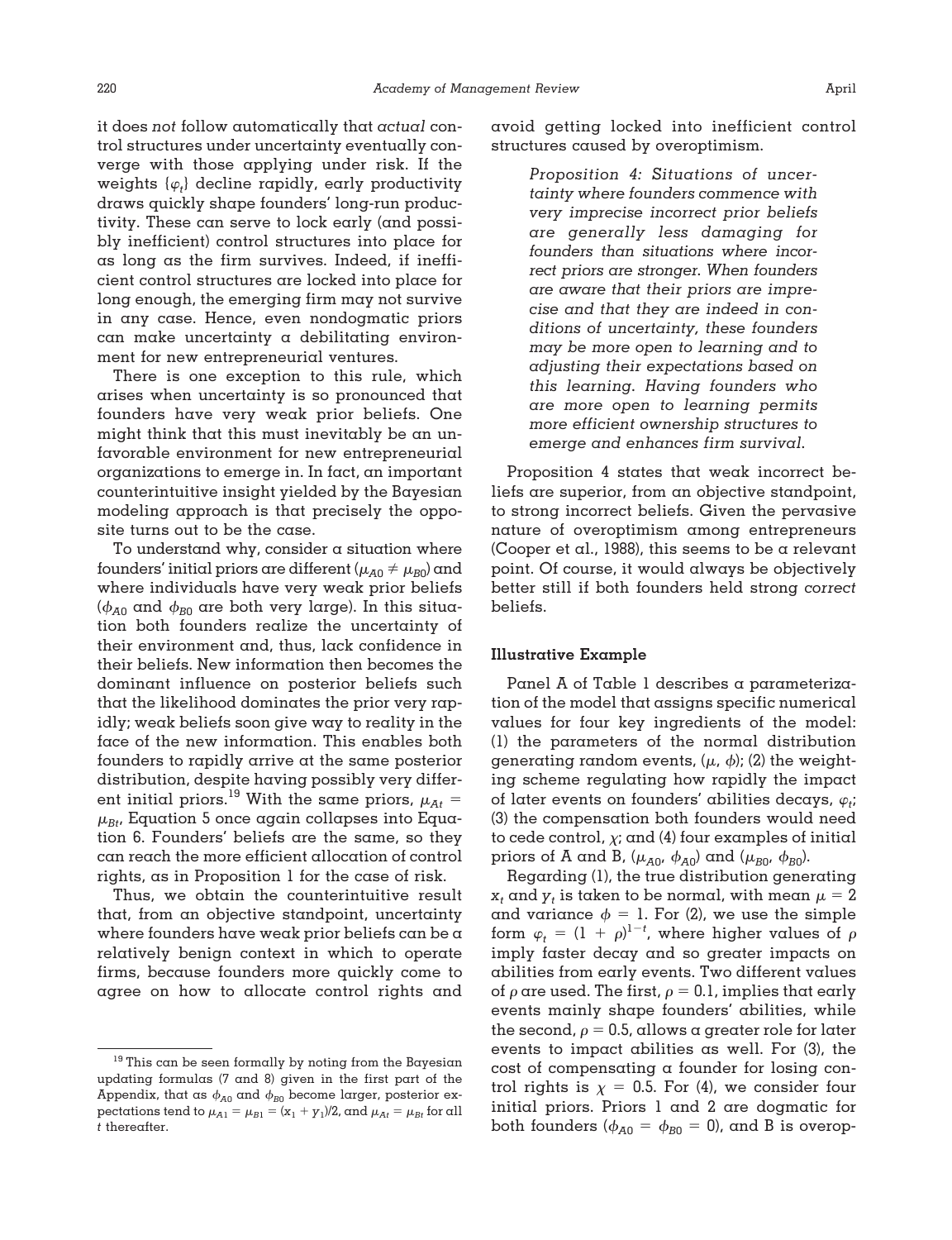| A. Parameters |                         |                                    |                                                                   |                                                                 |
|---------------|-------------------------|------------------------------------|-------------------------------------------------------------------|-----------------------------------------------------------------|
|               | $(\mu, \phi)$<br>(2, 1) | $\frac{\varphi_t}{(1+\rho)^{1-t}}$ | $\boldsymbol{\rho}$<br>(0.1, 0.5)                                 | $\chi$<br>0.5                                                   |
|               | Priors 1                | Priors 2                           | Priors 3                                                          | Priors 4                                                        |
|               | $(\mu_{j0}, \phi_{j0})$ | $(\mu_{j0}, \phi_{j0})$            | $(\mu_{j0}, \phi_{j0})$                                           | $(\mu_{j0}, \phi_{j0})$                                         |
| A: $x_t$      | (0, 0)                  | (1.25, 0)                          | (6.8, 0.1)                                                        | $(-5, 2)$                                                       |
| $B: y_t$      | (4.5, 0)                | (2.75, 0)                          | (0.2, 2)                                                          | (20, 10)                                                        |
|               |                         | <b>B.</b> Output Realizations      |                                                                   |                                                                 |
|               |                         |                                    |                                                                   |                                                                 |
| t             | A: $x_t$                | $B: y_t$                           | $\sum_{r=1}^t \frac{{\bf x}_\tau-{\bf y}_\tau}{(1+0.1)^{1-\tau}}$ | $\sum_{r=1}^{t} \frac{x_{\tau} - y_{\tau}}{(1 + 0.5)^{1-\tau}}$ |
| 1             | 2.49                    | 0.07                               | 2.42                                                              | 2.42                                                            |
| 2             | 1.60                    | 2.53                               | 1.57                                                              | 1.80                                                            |
| 3             | $-1.97$                 | 1.80                               | $-1.54$                                                           | 0.12                                                            |
| 4             | 0.17                    | 2.28                               | $-3.13$                                                           | $-0.50$                                                         |
| 5             | 1.80                    | 2.75                               | $-3.77$                                                           | $-0.69$                                                         |
| 6             | 2.29                    | 1.79                               | $-3.46$                                                           | $-0.62$                                                         |
|               |                         | C. Control Structure               |                                                                   |                                                                 |
| $t$ , $T$     | Priors 1, $\rho = 0.5$  | Priors 2, $\rho = 0.5$             | Priors 3, $\rho = 0.1$                                            | Priors 4, $\rho = 0.1$                                          |
| 1             | Share                   | A                                  | A                                                                 | Share                                                           |
| 2             | Share                   | A                                  | A                                                                 | Share                                                           |
| 3             | B                       | Share                              | A                                                                 | B                                                               |
| 4             | B                       | Share                              | Share                                                             | B                                                               |
| 5             | B                       | Share                              | B                                                                 | B                                                               |
| 6             | B                       | Share                              | B                                                                 | B                                                               |

**TABLE 1 Numerical Example of Evolving Firm Structure**

Note: In Panel B the sums correspond to twice the value of  $\theta_A(t) - \bar{\theta}(t)$ , which appears in equation reference {rc1}. In Panel C the column entries give the identity of the owner of control rights (A or B) if sole control rights are agreed upon, or indicate shared control rights (Share).

timistic while A is pessimistic. Priors 3 and 4 represent nondogmatic priors. With Priors 3, A is more overoptimistic than B, while Priors 4 illustrate the case where B is very overoptimistic  $(\mu_{B0} = 20 > \mu = 2)$  but lacks confidence ( $\phi_{B0} = 10$ ).

Panel B lists six randomly generated realizations of  $x_t$ ,  $y_t$ , and the relative individual productivity advantage of the founders,  $\sum_{\tau=1}^t \varphi_\tau(\mathbf{x}_{\tau} - \mathbf{z}_{\tau})$  $y_{\tau}$ ) = 2( $\theta_{A}(t) - \theta(t)$ ), for both values of  $\rho$ . A receives a favorable draw at  $t = 1$  of  $x_1 = 2.49$ , but in subsequent periods B tends to receive better draws than A, obtaining, for example,  $y_2 = 2.53$ compared with  $x_2 = 1.60$  in period 2. Depending on the value of  $\rho$ , B's productivity overtakes A's by the third or fourth period.

Panel C summarizes the control structure of the new firm under different values of  $\rho$ . These outcomes are based on the use of Equation 5.

This example illustrates the following points. Priors 1 represent a case where both A and B hold dogmatic beliefs. A is more productive than B in the first two periods, but B is more optimistic about his or her own ability. These two effects cancel out, and shared ownership results. But by period 3 A's productivity advantage has eroded, which, together with B's greater optimism, leads B to become the sole controller. In subsequent periods B becomes more productive than A, and this control structure becomes entrenched. A similar pattern is observed in the final column of Panel C, where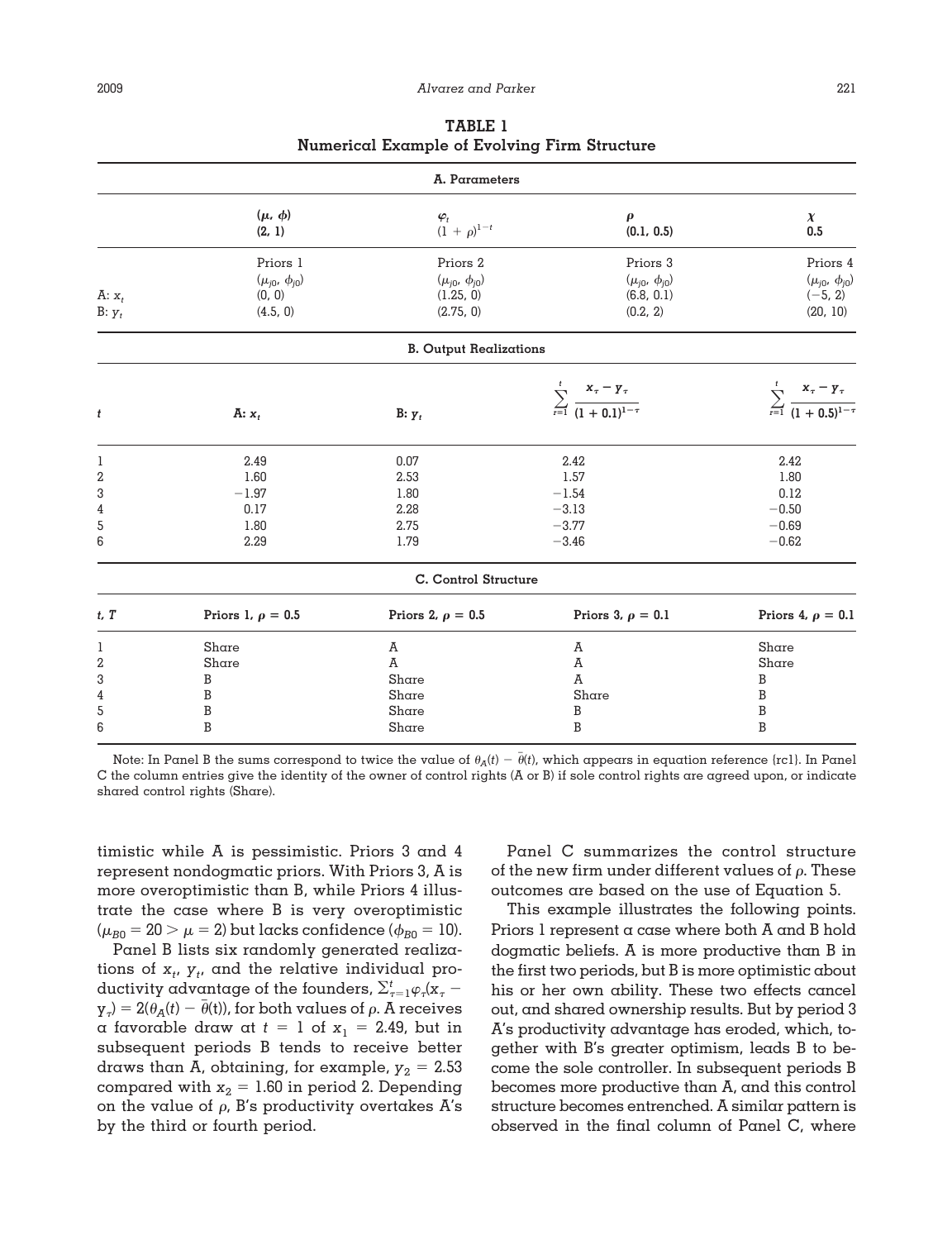beliefs are not dogmatic but B is highly overoptimistic while A is pessimistic.

Like Priors 1, Priors 2 are dogmatic, but now the degree of B's overoptimism is less pronounced than with Priors 1. As before, A is more productive than B in the first two periods, but this is now sufficient to give A sole control (see column 2 of Panel C). In subsequent periods B becomes more productive, but neither this advantage nor B's optimism is sufficient to wrest sole control from A. The outcome from period 3 is shared control. This case illustrates a permanent inefficient sharing structure, which could put the new firm at a competitive disadvantage.

Priors 3 show what happens when priors are strong but not dogmatic. A is more optimistic than B, takes over the firm immediately, and continues in sole control until period 4, when B's greater productivity offsets this and leads to shared control, followed by sole control by B from period 5 onward. This illustrates the interesting case where several different control structures are observed early in the life of the new venture.<sup>20</sup> Effectively, as A's priors become dominated by the data, A eventually gives way, and the more efficient outcome of sole control by B occurs. This illustrates the value of nondogmatic priors under conditions of uncertainty.

#### **DISCUSSION**

Using Bayesian modeling to analyze the allocation of residual rights of control under conditions of risk, uncertainty with weak prior beliefs, and uncertainty with strong prior beliefs generates new theoretical insights. We discuss some of these below, together with some suggestions for future research.

### **Emergence, Risk, and Uncertainty**

The arguments developed in this paper depend on the distinction between risk and uncertainty. Current ICT applies quite well under conditions of risk, but our results suggest that these theories need to be extended and modified under conditions of uncertainty. For example, when founders have weak prior beliefs under uncertainty, the lack of information in this environment may actually make learning more feasible and may result in a faster allocation of residual rights of ownership. However, when founders have strong prior beliefs under uncertainty, there may be just enough information that the founders believe they can assign probabilities with reliability and have firm but different perceptions of what the potential outcomes might be. Couple radically different perceptions with overoptimism and it becomes clear why some firms end prematurely because of disagreements.

Bayesian learning models are particularly fruitful for management decision making in these different contexts and may be applied beyond the case of emerging firms. The analysis here has been for the particular case of emerging firms, in which uncertainty is especially prevalent, but it seems likely that conditions of uncertainty may apply at certain times in established organizations too. Managers in these firms may face uncertain conditions in which they are unable to use standard tools that are applicable to conditions of risk. Hence, the insights generated by a Bayesian learning approach might be useful for organizational scholars studying organizational decision making in more established firms as well.

For example, managers of incumbent firms may be interested in joining strategic alliances (Kogut, 1991) or initiating new corporate spinoffs (Lockett, Siegel, Wright, & Ensley, 2005), which entail entering new markets or innovating new products. The returns from and costs of these activities are likely to be uncertain rather than risky, since reliable information about new markets and products is likely to be very limited. Even existing markets might change from being risky to being uncertain—for example, in the case of disruptive technologies (Christensen, Anthony, & Roth, 2004), such as the telephone, minimills, and so forth. There is also the case of high-velocity industries (Eisenhardt, 1989), where current and historical information may not be useful owing to the rapidly changing environment. Whether the firm is emerging or an incumbent in an industry undergoing change, these industry changes may require different ways of evaluating new and changing information. Using conventional perspectives for decision making, such as net present value analysis, may well be efficient in established

 $^{20}$  In fact, frequent switches of control might entail organizational problems of their own. We do not explore this issue further here.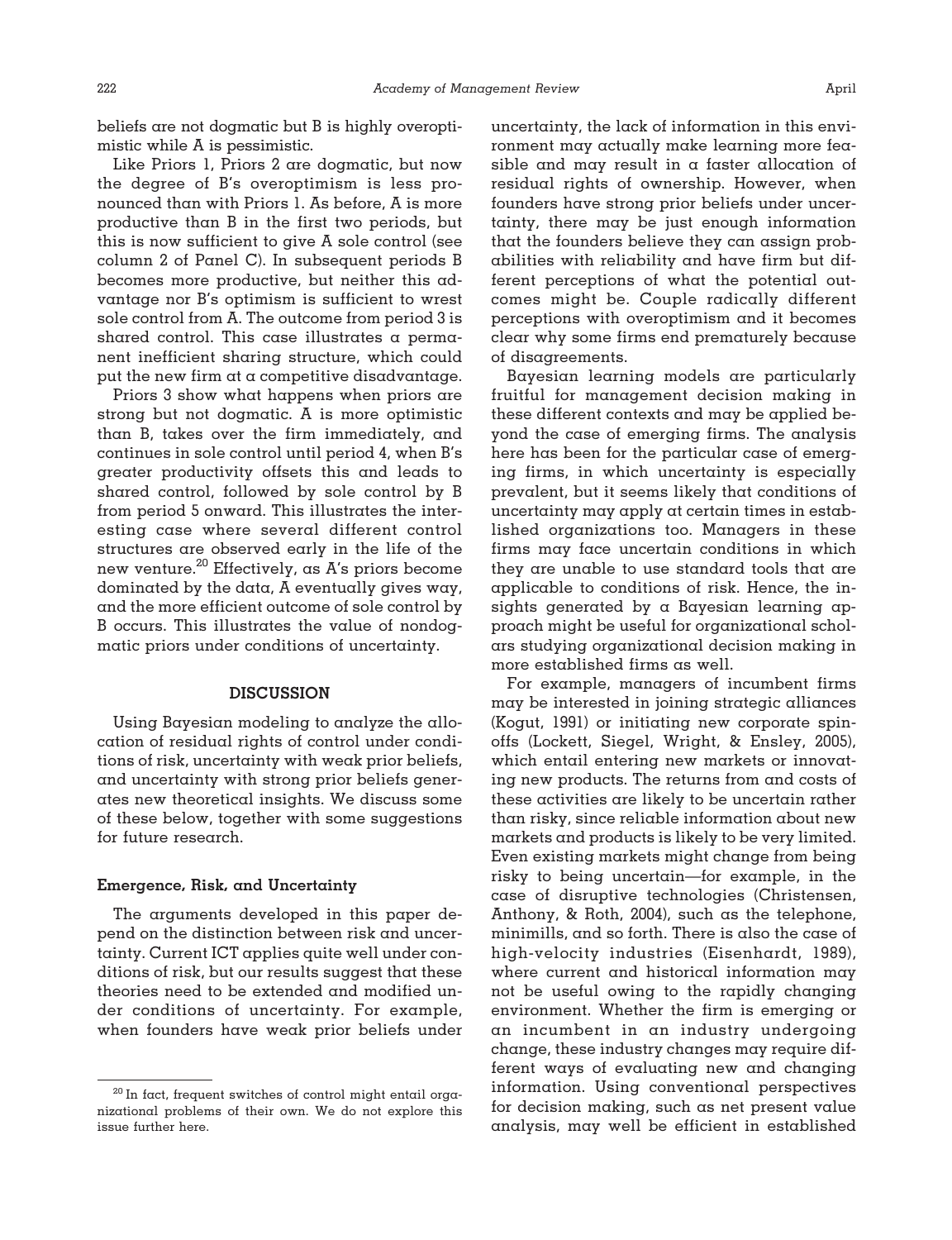industries. However, in industries that are emerging or undergoing a transition, Bayesian learning models may give managers a more complete understanding of their own biases and processes in navigating their environments.

## **Entrepreneurial Opportunity Formation and Exploitation**

Another contribution of this paper is to emphasize that not all emerging firms face the same conditions, and these differing conditions make it necessary for firms to approach business processes such as planning and decision making differently. It seems reasonably clear that a variety of business process techniques that assume the underlying distribution of outcomes is, in principle, known are appropriate under conditions of risk. They may apply less well under conditions of uncertainty, where Bayesian learning models are likely to be more fruitful.

This paper suggests a potential need for entrepreneurship scholars to develop a typology of emerging entrepreneurial firms and to further understand dimensions of these organizations. In the current analysis we try to understand emerging firms with regard to the actions of founders (Alvarez & Barney, 2007) and to show how these different actions affect the types of decision-making models that can be used (Baker & Nelson, 2005; Sarasvathy, 2001). That these differing actions may result in different types of emerging firms suggests that there are also other characteristics of these firms that vary. Understanding variations between such firms may be a fruitful and rich area of research.

Moreover, our findings are not necessarily consistent with Shane and Venkataraman's (2000). These authors assume that entrepreneurial opportunities are homogeneous in their epistemological origins. While Shane and Venkataraman acknowledge that opportunities can be exploited either through the market or through a firm, most opportunities are exploited through the use of  $\alpha$  firm, yet the authors remain silent about the use of a firm to exploit opportunities. The kind of firm that emerges may depend on the epistemological origins and ontology of the opportunity. This silence leaves the reader to assume that the only distinction of opportunity exploitation is that of hierarchy or market, not the possibility that firms exploiting opportunities might vary. The firms in our paper are quite heterogeneous, suggesting that the heterogeneous origins of opportunities might result in pronounced variations in firm structures and outcomes. The different decision-making processes explored here might be an indication that sources and types of information and knowledge also vary among entrepreneurial opportunities and among firms exploiting these opportunities. This suggests a need for further entrepreneurship research linking the epistemological origins and ontology of opportunities and their formation with variations in firm structure and performance.

A third insight of this paper is that, during firm formation, organizational structures may be unstable, as the founders update their beliefs and develop their abilities. However, the likely instability and temporariness of these entrepreneurial forms of organization does not discount their importance. Indeed, without these often temporary emerging firms, it is unlikely that the resources required to exploit a market opportunity will be brought together and coordinated in the first place. In this sense, the act of organizing a firm under uncertainty may help create the opportunities that founders are then able to exploit.

Moreover, without these firms, uncertainty is unlikely to ever evolve into risk, since there will be no coordinated resources brought together to try to exploit market opportunities. Without this initial coordination of resources, information about the probability distribution of outcomes associated with an exchange may never become known. In this setting the potential value of exploiting an opportunity—to investors and to society more broadly—may not be realized. Thus, while emerging firms may be thought of as institutional "place holders" until the most efficient form of organization under risk can be learned, they are essential to the process of changing uncertainty into risk and, thus, essential to the process of learning the most efficient way to manage a particular set of economic exchanges.

This more nuanced approach to the potential failure and benefits of failure of these emerging firms provides a more realistic view of the process of firm formation. Indeed, one possible explanation for these emerging firms may be  $\alpha$ real options approach (McGrath, 1999). However, instead of the traditional option value being re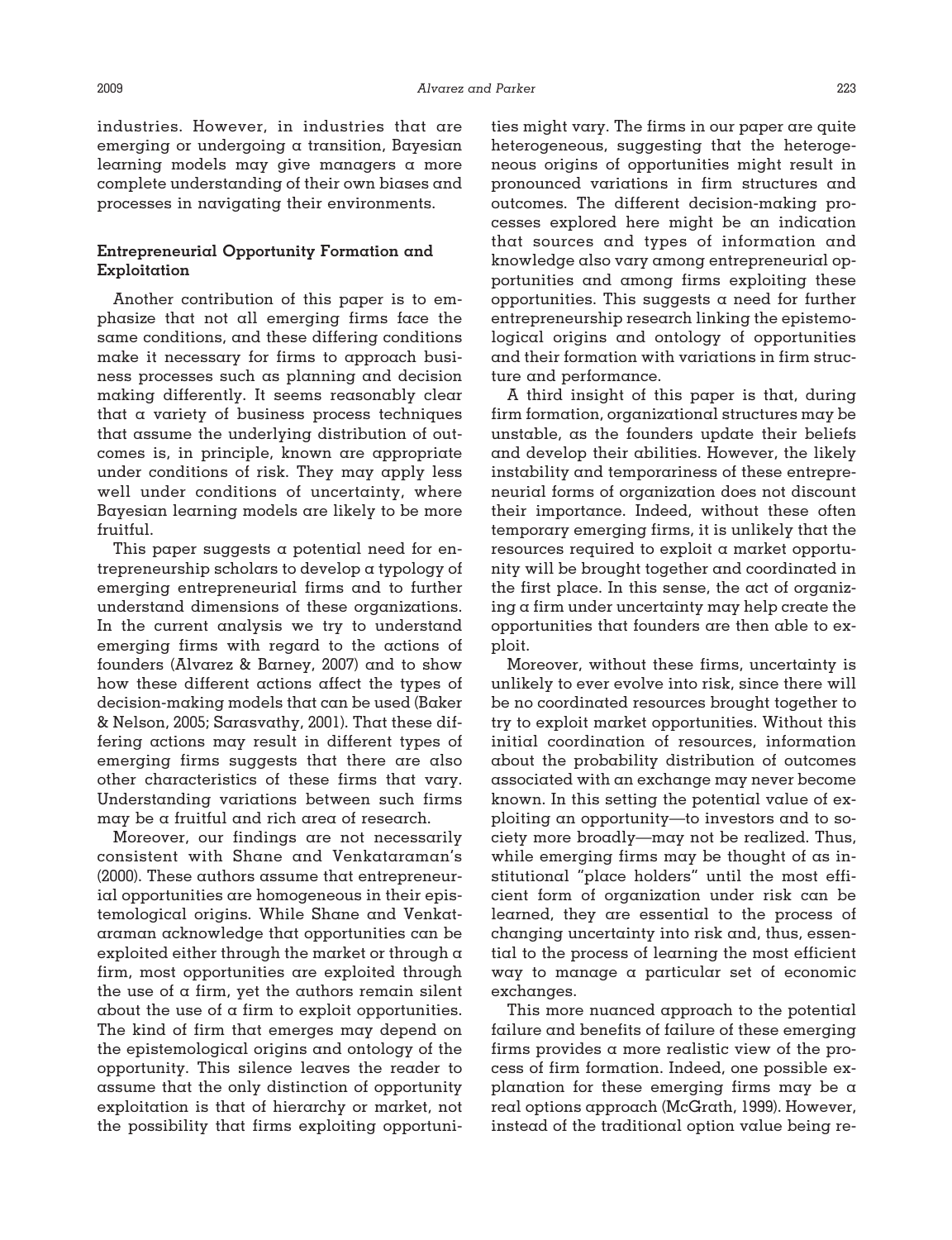alized by an individual firm, it may, in fact, be that the option value is realized by society in general as more is learned about the innovation and the underlying conditions that an emerging firm is operating in.

In conclusion, the foregoing discussion suggests that the model developed in this paper carries several implications for future research in organizational behavior and entrepreneurship. We contend that models of the type proposed here can fructify the field of entrepreneurship by providing  $\alpha$  more systematic treatment of decision making under conditions resembling what firm founders typically encounter in practice. Nevertheless, we acknowledge that our model represents only  $\alpha$  starting point in this respect. Several extensions hold the promise of generating further insights germane to entrepreneurial and managerial decision making and organizational structure.

For example, our model assumes that individual founder productivity evolves only stochastically, without purposive investment by founders to enhance their own performance and that of the firm. It would be desirable in future research to relax this assumption by introducing forwardlooking strategic investment considerations. A natural approach to take would be analysis of a dynamic optimization problem with endogenous investment behavior. Founders would optimize subject to their prior beliefs; their investments would be based on those beliefs and would lead to outcomes generating new data from which they would learn and make new investment decisions. Whether or not these outcomes would validate prior beliefs and lead to efficient or inefficient equilibria is unclear a priori (see Ryall, 2003, for a discussion in the context of oligopolistic competition between incumbents). It seems entirely possible that Bayesian founders could get stuck in self-confirming equilibria in an extended model of this sort. In that context it would be interesting to know whether uncertainty is a more or less favorable environment than risk, paralleling the questions explored in this paper.

A second extension might introduce strategic interactions between new venture founders. This paper has explored the implications of disagreements between founders caused by divergent prior beliefs. At least one of the new software ventures cited in the second footnote of this article can be thought of in these terms.

However, there might be other possibilities too. For example, one can imagine that instead of revealing information about abilities and beliefs truthfully to cofounders, some "unscrupulous" founders might choose to conceal information and to engage in a strategic game with their partners for personal advantage. Thus, the model could be extended along the lines of a "cheap talk" game to allow for strategic reporting of abilities (Battaglini, 2002; Crawford & Sobel, 1982). It seems likely that this could provide an alternative reason why shared control often comes to be replaced by sole control in new ventures: clever and ambitious founders force out their cofounders by engaging in skillful but self-serving pursuit of strategic advantage. Other questions then immediately arise about the efficiency of these outcomes compared with situations without strategic elements, as well as the scope of clever contracting to restrict opportunism in games of this sort. These questions clearly take us far beyond the reaches of the present article and probably require separate papers of their own.

The applicability of Bayesian learning models to characterize decision making is probably far broader than our study has suggested. We hope that future researchers will start to apply Bayesian modeling to the decision-making processes of established firms as well, to better explain a variety of organizational outcomes. These might include not only ownership structure, explored here, but also decisions about a range of strategic variables, such as product development, alliances, and acquisitions.

#### **APPENDIX**

#### **Bayesian Updating**

By time *t,* each founder *j*'s beliefs are represented by a normal posterior distribution with parameters

$$
\mu_{jt} = \phi_{jt} \left[ \frac{\mu_{j0}}{\phi_{j0}} + \frac{1}{\phi} \sum_{\tau=1}^{t} (x_{\tau} + y_{\tau}) \right] \text{ and } (7)
$$

$$
\phi_{jt} = \left(\frac{1}{\phi_{j0}} + \frac{2t}{\phi}\right)^{-1}
$$
 (8)

for each  $j\in\{A,\ B}$  (see Lee, 1995: Chapter 2, for the proof).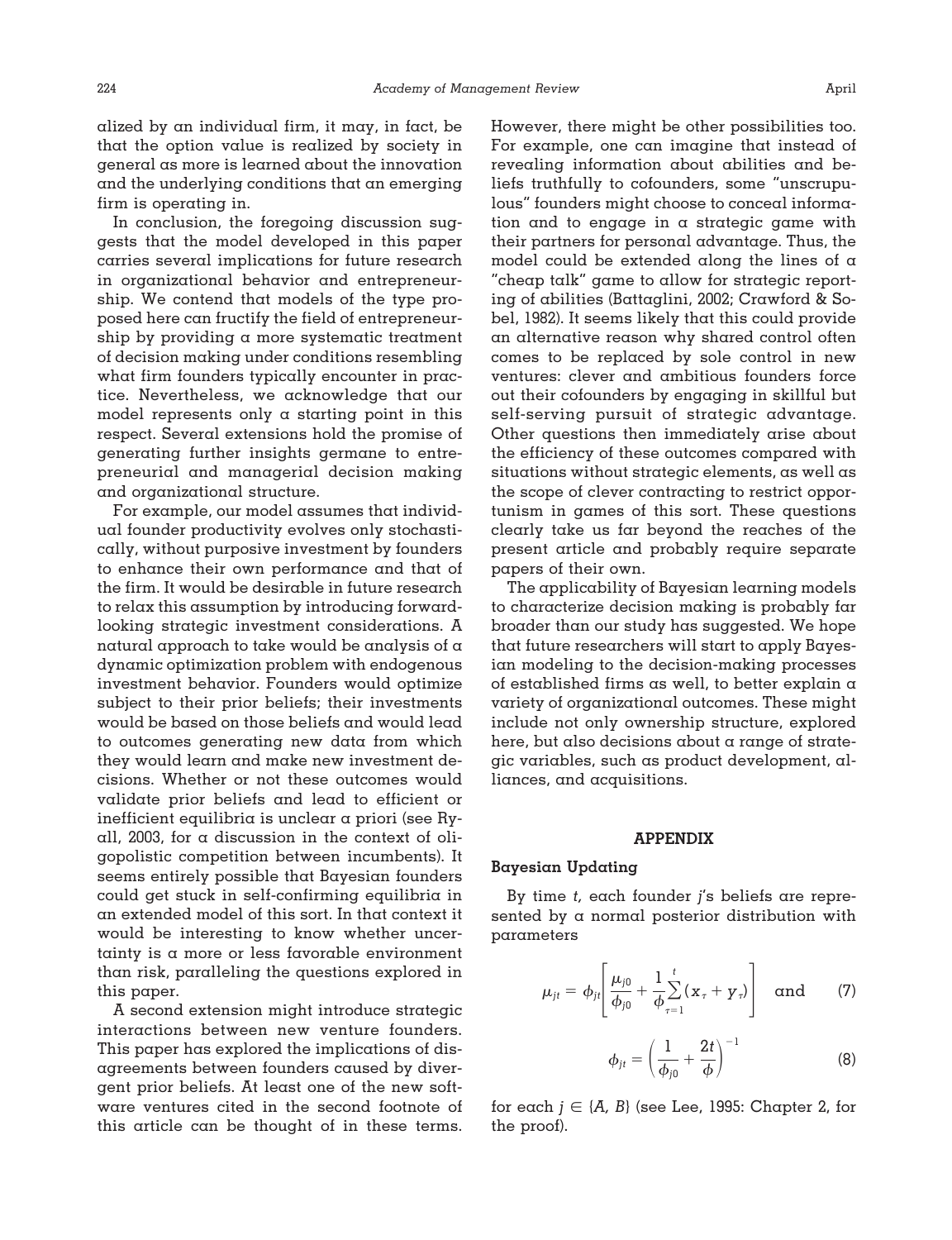## **Derivation of the Control Allocation Rule (Equation 5)**

The expectations in Equation 2 can be written in terms of the data by using Equation 1:

$$
E_{jt}[\theta_j(t+1)] = E_{jt} \left[ \sum_{\tau=1}^{t+1} \varphi_{\tau} \mathbf{x}_{\tau} \right] = E_{jt} \left[ \sum_{\tau=1}^{t} \varphi_{\tau} \mathbf{x}_{\tau} + \varphi_{\tau+1} \mathbf{x}_{\tau+1} \right] = \theta_j(t) + \varphi_{\tau+1} \mu_{jt}
$$

$$
E_{j't}[\bar{\theta}(t+1)] = \bar{\theta}(t) + \varphi_{\tau+1} \mu_{j't}
$$

 $E_{jt}[\bar{\theta}(t+1)] = E_{jt} \frac{1}{2} \sum_{\tau=1}^{t+1}$ *t*-1  $\varphi_{\tau}(\textbf{\textit{x}}_{\tau} + \textbf{\textit{y}}_{\tau})\bigg|$ 

 $= \bar{\theta}(t) + \varphi_{\tau+1} \mu_{jt}$ 

Putting each of these three expressions into Equation 2 yields the condition

$$
\theta_j(t) > -\varphi_{\tau+1}\mu_{jt} + \chi + \frac{1}{2}\bar{\theta}(t) + \bar{\theta}(t) + \varphi_{\tau+1}(\mu_{jt} + \mu_{j't})
$$

$$
= \chi + \bar{\theta}(t) + \frac{1}{2}\varphi_{\tau+1}(\mu_{jt} + \mu_{j't}) - \varphi_{\tau+1}\mu_{jt'}
$$

from which Equation 5 follows directly.

#### **REFERENCES**

- Alchian, A. A., & Demsetz, H. 1972. Production, information costs, and economic organization. *American Economic Review,* 62: 777–795.
- Alvarez, S. A., & Barney, J. 2005. How entrepreneurs organize firms under conditions of uncertainty. *Journal of Management,* 31: 776–793.
- Alvarez, S. A., & Barney, J. B. 2007. Discovery and creation: Alternative theories of entrepreneurial action. *Strategic Entrepreneurship Journal,* 1(1–2): 11–26.
- Argote, L. 1999. *Organizational learning: Creating, retaining and transferring knowledge.* Norwell, MA: Kluwer.
- Argote, L., Beckman, S. L., & Epple, D. 1990. The persistence and transfer of learning in industrial settings. *Management Science,* 36: 140–154.
- Baker, T., & Nelson, R. 2005. Creating something from nothing: Resource construction through entrepreneurial bricolage. *Administrative Science Quarterly,* 50: 329–366.
- Battaglini, M. 2002. Multiple referrals and multidimensional cheap talk. *Econometrica,* 70: 1379–1401.
- Bereby-Meyer, Y., & Roth, A. 2006. The speed of learning in noisy games: Partial reinforcement and the sustainability of cooperation. *American Economic Review,* 96: 1029– 1042.
- Brealey, R., & Myers, S. 1988. *Principles of corporate finance.* New York: McGraw-Hill.
- Bruton, G., Fried, R. D., & Hisrich, R. D. 1997. Venture capitalist and CEO dismissal. *Entrepreneurship: Theory & Practice,* 21(3): 41–54.
- Buckley, P., & Michie, J. 1996. *Firms, organizations, and contracts.* Oxford: Oxford University Press.
- Busenitz, L. W., & Barney, J. B. 1997. Differences between entrepreneurs and managers in large organizations: Biases and heuristics. *Journal of Business Venturing,* 12: 9–30.
- Camerer, C., & Lovallo, D. 1999. Overconfidence and excess entry: An experimental approach. *American Economic Review,* 89: 306–318.
- Campbell, J. Y., & Viceira, L. M. 2002. *Strategic asset allocation: Portfolio choice for long-term investors.* Oxford: Oxford University Press.
- Christensen, C. M., Anthony, S. D., & Roth, E. A. 2004. *Seeing what's next.* Boston: Harvard Business School Press.
- Cooper, A. C., Woo, C. Y., & Dunkelberg, W. C. 1988. Entrepreneurs' perceived chances for success. *Journal of Business Venturing,* 3(6): 97–108.
- Crawford, V., & Sobel, J. 1982. Strategic information transmission. *Econometrica,* 50: 1431–1451.
- Cyert, R. M., & DeGroot, M. H. 1987. *Bayesian analysis and uncertainty in economic theory.* Totowa, NJ: Rowman and Littlefield.
- Cyert, R. M., & March, J. G. 1992. *A behavioral theory of the firm* (2nd ed.). Cambridge: Blackwell.
- Demsetz, H. 1988. *Profit as a functional return: Reconsidering Knight's views.* Oxford & New York: Blackwell.
- Dosi, G., Nelson, R., & Winter, S. 2000. *The nature and dynamics of organizational capabilities.* Oxford: Oxford University Press.
- Einhorn, H. J., & Hogarth, R. M. 1986. Decision making under ambiguity. *Journal of Business,* 59(Supplement): 225–250.
- Eisenhardt, K. M. 1989. Making fast strategic decisions in high-velocity environments. *Academy of Management Journal,* 32: 543–576.
- Foss, K., Foss, N., & Klein, P. G. 2007. Original and derived judgment: An entrepreneurial theory of economic organization. *Organization Studies,* 28(12): 1–20.
- Foss, N., & Klein, P. G. 2005. Entrepreneurship and the theory of the firm: Any gains from trade? In S. A. Alvarez, R. Agarwal, & O. Sorenson (Eds.), *Handbook of entrepreneurship: Disciplinary perspectives,* vol. 2: 55–80. Berlin: Springer.
- Foss, N. J. 1996. Firms, incomplete contracts, and organizational learning. *Human Systems Management,* 15: 17–26.
- Foss, N. J. 2000. *The theory of the firm: Critical perspectives on business and management.* London: Routledge.
- Grether, D. M. 1980. Bayes Rule as a descriptive model: The representativeness heuristic. *Quarterly Journal of Economics,* 95: 537–557.
- Grossman, S., & Hart, O. 1986. The costs and benefits of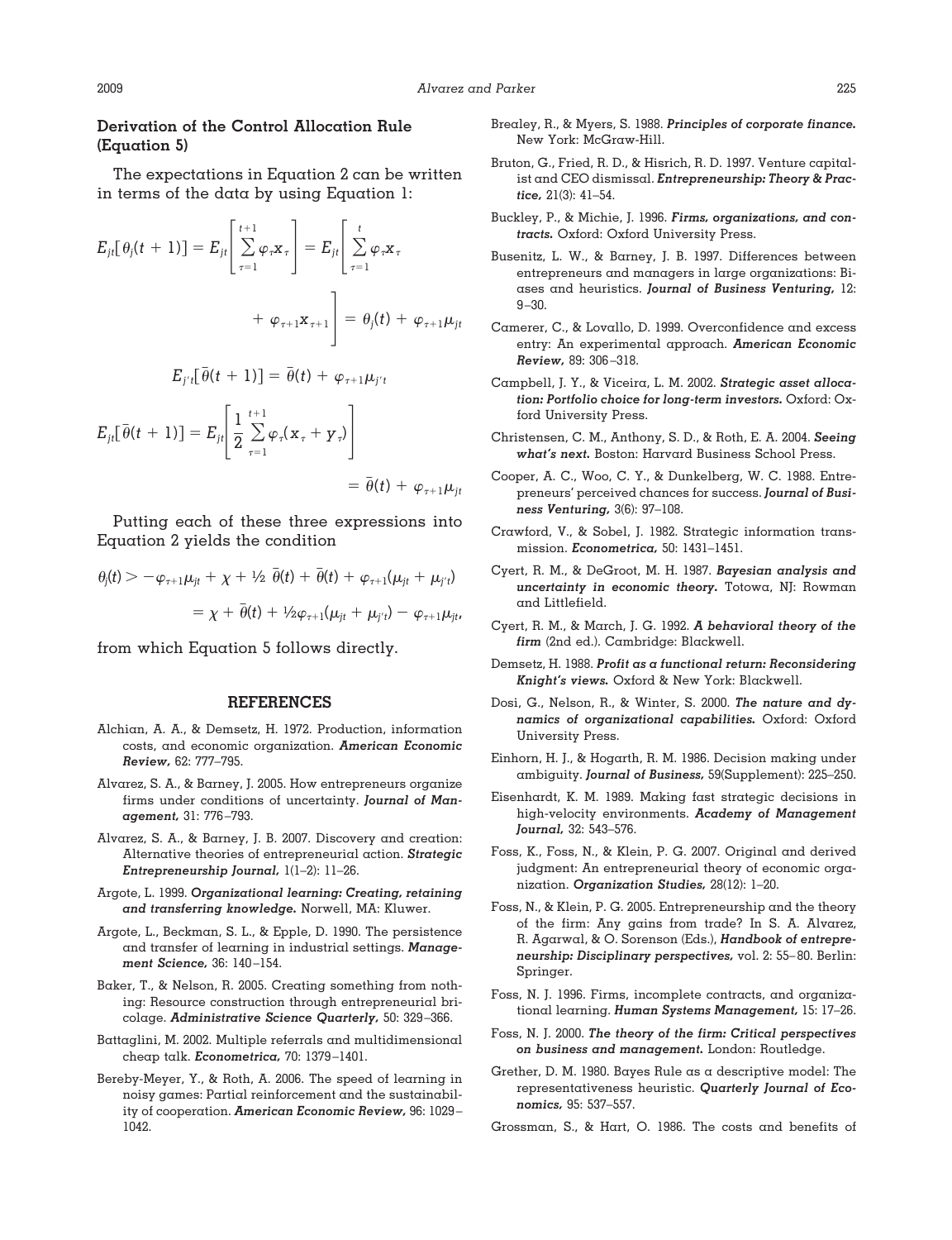ownership: A theory of vertical integration. *Journal of Political Economy,* 94: 691–719.

- Grossman, S., & Hart, O. 1987. One share–one vote and the market for corporate control. *Journal of Financial Economics,* 20: 175–202.
- Haas, M. R. 2006. Knowledge gathering, team capabilities, and project performance in challenging work environments. *Management Science,* 52: 1170–1184.
- Hart, O., & Moore, J. 1988. Incomplete contracts and renegotiation. *Econometrica,* 56: 755–786.
- Hirshleifer, J., & Riley, J. G. 1992. *The analytics of uncertainty and information.* Cambridge & New York: Cambridge University Press.
- Huber, G. P. 1991. Organizational learning: The contributing processes and the literatures. *Organization Science,* 2: 88–115.
- Kahneman, D., & Tversky, A. 1973. On the psychology of prediction. *Psychological Review,* 80: 237–251.
- Kalnins, A., Swaminathan, A., & Mitchell, W. 2006. Turnover events, vicarious information, and the reduced likelihood of outlet-level exit among small multiunit organizations. *Organization Science,* 17: 118–131.
- Kauffman Center for Entrepreneurial Leadership. 1999. *Research report.* Kansas City, MO: Kauffman Center for Entrepreneurial Leadership.
- Knight, F. 1921. *Risk, uncertainty and profit.* New York: Houghton Mifflin.
- Kogut, B. 1991. Joint ventures and the option to expand and acquire. *Management Science,* 37: 19–33.
- Lee, P. M. 1995. *Bayesian statistics: An introduction* (2nd ed.). London: Arnold.
- Lerner, J. 1995. Venture capitalists and the oversight of private firms. *Journal of Finance,* 50: 301–318.
- LeRoy, S. F., & Singell, L. D. 1987. Knight on risk and uncertainty. *Journal of Political Economy,* 95: 394–406.
- Lockett, A., Siegel, D., Wright, M., & Ensley, M. D. 2005. The creation of spin-off firms at public research institutions: Managerial and policy implications. *Research Policy,* 34: 981–993.
- March, J. G. 1991. Exploration and exploitation in organizational learning. *Organization Science,* 2: 71–87.
- McGrath, R. G. 1997. A real options logic for initiating technology positioning investments. *Academy of Management Review,* 22: 974–996.
- McGrath, R. G. 1999. Falling forward: Real options reasoning and entrepreneurial failure. *Academy of Management Review,* 24: 13–30.
- Milgrom, P., & Roberts, J. 1992. *Economics, organization and management.* New York: Prentice-Hall.
- Mosakowski, E. 1997. Strategy making under causal ambiguity: Conceptual issues and empirical evidence. *Organization Science,* 8: 414–442.
- Parker, S. C. 2007. Entrepreneurial learning and the existence of credit markets. *Journal of Economic Behavior & Organization,* 62: 37–46.
- Quinn, R. E., & Cameron, K. 1983. Organizational life cycles and shifting criteria of effectiveness. Some preliminary evidence. *Management Science,* 29: 33–52.
- Reagans, R., Argote, L., & Brooks, D. 2005. Individual experience and experience working together: Predicting learning rates from knowing who knows what and knowing how to work together. *Management Science,* 15: 869–882.
- Robbins, S. P. 1983. The theory Z organization from a powercontrol perspective. *California Management Review,* 25(2): 67–75.
- Ryall, M. D. 2003. Subjective rationality, self-confirming equilibrium, and corporate strategy. *Management Science,* 49: 936–949.
- Sarasvathy, S. D. 2001. Causation and effectuation: Toward a theoretical shift from economic inevitability to entrepreneurial contingency. *Academy of Management Review,* 26: 243–263.
- Shackle, G. L. S. 1979. *Imagination and the nature of choice.* Edinburgh: Edinburgh University Press.
- Shafer, S. M., Nembhard, D. A., & Uzumeri, M. V. 2001. The effects of worker learning, forgetting, heterogeneity on assembly line productivity. *Management Science,* 47: 1639–1653.
- Shane, S., & Venkataraman, S. 2000. The promise of entrepreneurship as a field of research. *Academy of Management Review,* 25: 217–226.
- Simon, H. A. 1973. The structure of ill structured problems. *Artificial Intelligence,* 4: 181–201.
- Sorenson, O., & Waguespack, D. 2005. *Social networks and exchange: Self-confirming dynamics in Hollywood.* Mimeograph, University of California at Los Angeles.
- Tversky, A., & Kahneman, D. 1974. Judgement under uncertainty: Heuristics and biases. *Science,* 185: 1124–1131.
- Ucbasaran, E., Lockett, A., Wright, M., & Westhead, P. 2003. Entrepreneurial founder teams: Factors associated with member entry and exit. *Entrepreneurship: Theory & Practice,* 28(2): 107–127.
- Wadeson, N. 2004. Multi-dimensional search: Choosing the right path. *International Journal of the Economics of Business,* 11: 287–301.
- Weber, M. 1903. *The methodology of the social sciences.* New York: Free Press.
- Williamson, O. E. 1975. *Markets and hierarchies: Analysis and antitrust implications.* New York: Free Press.
- Zahra, S. A., Ireland, R. D., & Hitt, M. A. 2000. International expansion by new venture firms: International diversity, mode of market entry, technological learning, and performance. *Academy of Management Journal,* 43: 925–950.

**Sharon A. Alvarez** (alvarez\_42@cob.osu.edu) is an associate professor of management in the Department of Management and Human Resources at The Ohio State University, Fisher College of Business. She received her Ph.D. from the University of Colorado. Her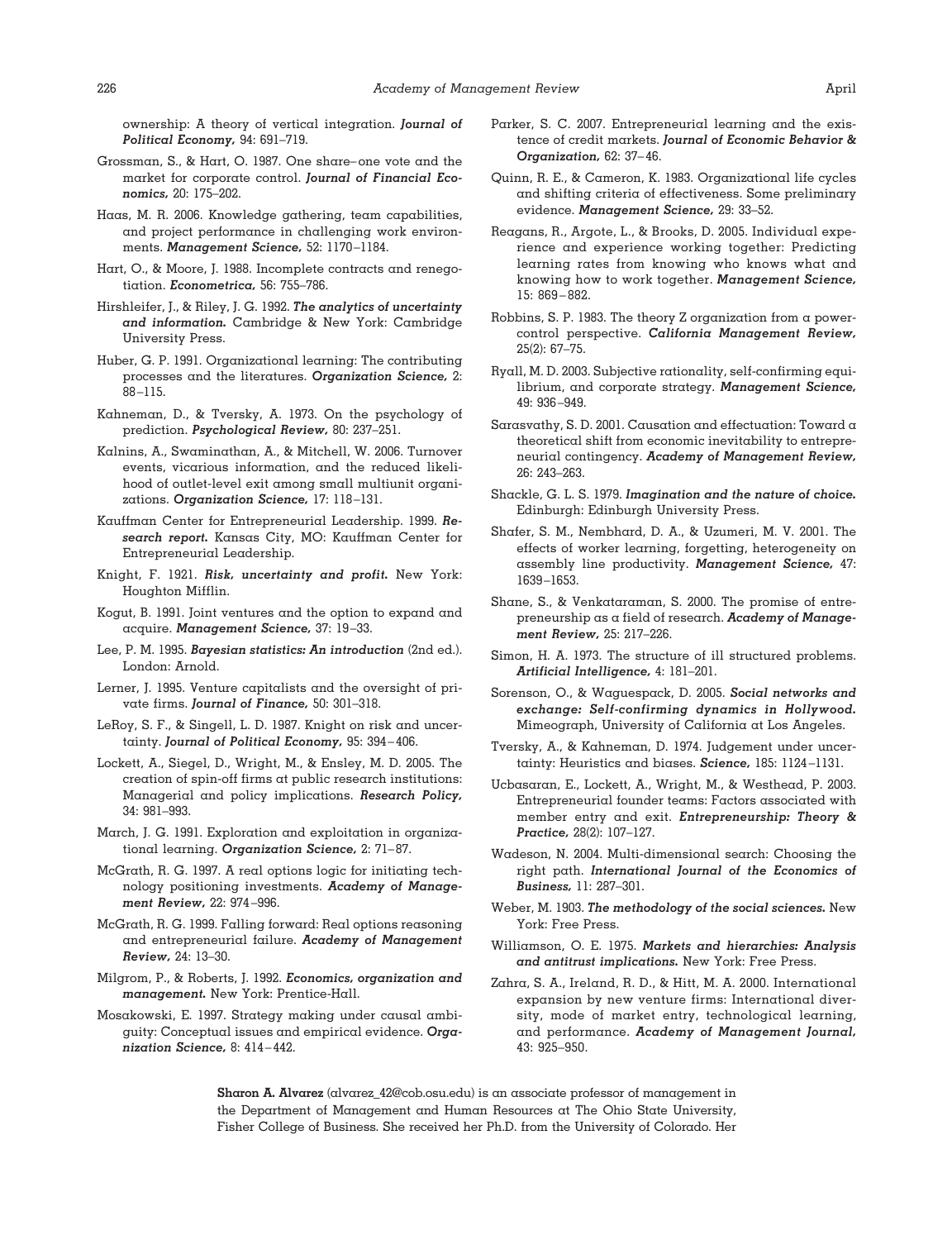research interests include theory of the firm questions applied to entrepreneurial firms, firm emergence, and the formation and exploitation of entrepreneurial opportunities.

**Simon C. Parker** (sparker@ivey.uwo.ca) is an associate professor of entrepreneurship at the Richard Ivey School of Business, The University of Western Ontario. He holds a Ph.D. from Durham University. His research interests are in the economics of entrepreneurship, especially entrepreneurial selection, entry, and nascent entrepreneurship.